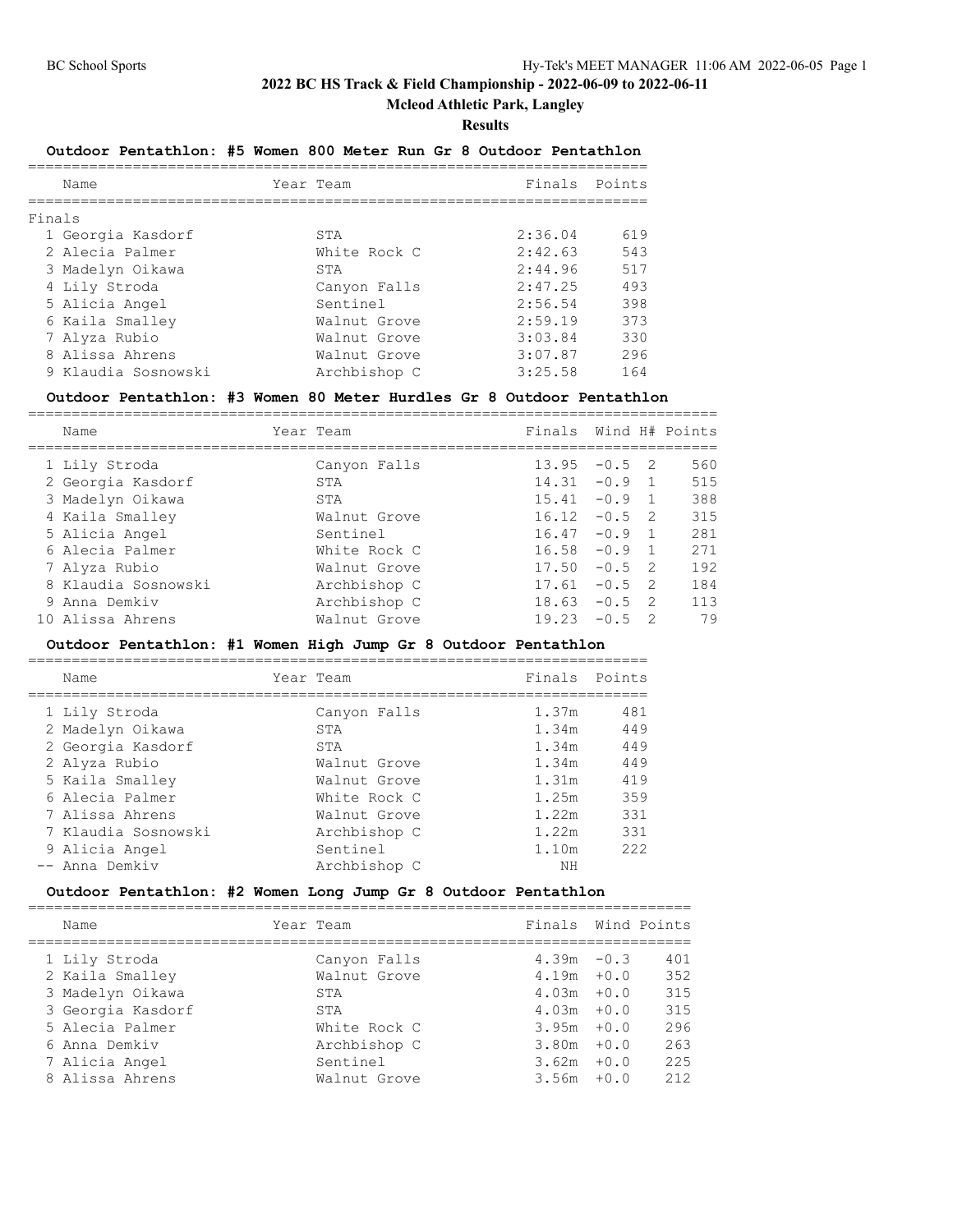## **Mcleod Athletic Park, Langley**

#### **Results**

## **....Outdoor Pentathlon: #2 Women Long Jump Gr 8 Outdoor Pentathlon**

| 9 Klaudia Sosnowski | Archbishop C | $3.55m + 0.0$ 210 |  |
|---------------------|--------------|-------------------|--|
| 10 Alyza Rubio      | Walnut Grove | $3.51m + 0.0$ 202 |  |

### **Outdoor Pentathlon: #4 Women Shot Put Gr 8 Outdoor Pentathlon**

| Name                | Year Team     |              |                        |
|---------------------|---------------|--------------|------------------------|
|                     |               |              |                        |
|                     |               |              | 454                    |
| 2 Alecia Palmer     | White Rock C  | 8.37m        | 423                    |
| 3 Madelyn Oikawa    | STA           | 7.44m        | 363                    |
| 4 Alissa Ahrens     | Walnut Grove  | 6.76m        | 320                    |
| 5 Kaila Smalley     | Walnut Grove  | 6.56m        | 307                    |
| 6 Alicia Angel      | Sentinel      | 6.23m        | 286                    |
| 7 Klaudia Sosnowski | Archbishop C  | 5.89m        | 264                    |
| 8 Alyza Rubio       | Walnut Grove  | 5.85m        | 262                    |
| 9 Georgia Kasdorf   | STA           | 5.49m        | 239                    |
|                     | 1 Lily Stroda | Canyon Falls | Finals Points<br>8.85m |

#### **Women Outdoor Pentathlon Gr 8**

==========================================================================

| Name                | Year Team    |      | Finals H# Points |  |
|---------------------|--------------|------|------------------|--|
| 1 Lily Stroda       | Canyon Falls | 2389 | 10               |  |
| 2 Georgia Kasdorf   | STA          | 2137 | 8                |  |
| 3 Madelyn Oikawa    | STA          | 2032 | 6                |  |
| 4 Alecia Palmer     | White Rock C | 1892 | 5                |  |
| 5 Kaila Smalley     | Walnut Grove | 1766 | 4                |  |
| 6 Alyza Rubio       | Walnut Grove | 1435 | 3                |  |
| 7 Alicia Angel      | Sentinel     | 1412 | 2                |  |
| 8 Alissa Ahrens     | Walnut Grove | 1238 |                  |  |
| 9 Klaudia Sosnowski | Archbishop C | 1153 |                  |  |

## **Heptathlon: #5 Women 200 Meter Dash Junior Heptathlon**

|    | Name                 | Year Team         | Finals |               |              | Wind H# Points |
|----|----------------------|-------------------|--------|---------------|--------------|----------------|
|    | 1 Marlena Tresnjo    | Handsworth        | 27.24  | 1.1           | -1           | 692            |
|    | 2 Keshi Olson        | Abbotsford C      | 28.02  | 1.1           | 1            | 629            |
|    | 3 Elise Trinder      | Lord Byng         | 28.03  | $0.9 \quad 3$ |              | 628            |
|    | 4 Sara Altamirano    | STA               | 28.07  | $-0.1$        | 2            | 625            |
|    | 5 Ava Eichhorst      | Southridge School | 28.20  | 0.9           | 3            | 615            |
|    | 6 Katya Pentecost    | Penticton High S  | 28.22  | 0.9           | 3            | 614            |
|    | 7 Kaitlin Gelowitz   | Walnut Grove      | 28.76  | 0.9           | 3            | 572            |
|    | 8 Annalise Stelnicki | Walnut Grove      | 28.80  | 1.1           | 1            | 569            |
| 9  | Audrey Vennesland    | Windsor - No      | 28.94  | 0.9           | 3            | 559            |
|    | 10 Alexis Schoenroth | Ecole Salish      | 28.98  | $-0.1$        | 2            | 556            |
| 11 | Tianna Zuidhof       | King's Chris      | 29.00  | 1.1           | $\mathbf{1}$ | 554            |
|    | 12 Anna Kruk         | Crofton Hous      | 29.10  | $-0.1$        | 2            | 547            |
|    | 13 Karissa Kirkwood  | Sentinel          | 29.12  | $-0.1$        | 2            | 545            |
|    | 14 Kristin Kampman   | Abbotsford C      | 29.38  | 1.1           | 1            | 526            |
|    | 15 Lydia Paris       | Nanaimo District  | 29.40  | 1.1           | $\mathbf{1}$ | 525            |
|    | 16 Rebecca Roodzant  | King's Chris      | 29.69  | 0.9           | 3            | 504            |
|    | 17 Poppy Mellenger   | White Rock C      | 30.20  | 1.1           | 1            | 468            |
|    | 18 Nyla Vermeer      | King's Chris      | 30.36  | $-0.1$        | 2            | 457            |
|    | 19 Mia Stevens       | Earl Marriot      | 31.19  | $-0.1$        | 2            | 402            |
|    | 20 Kailey McKay      | Sullivan Heights  | 31.45  | $-0.1$        | 2            | 386            |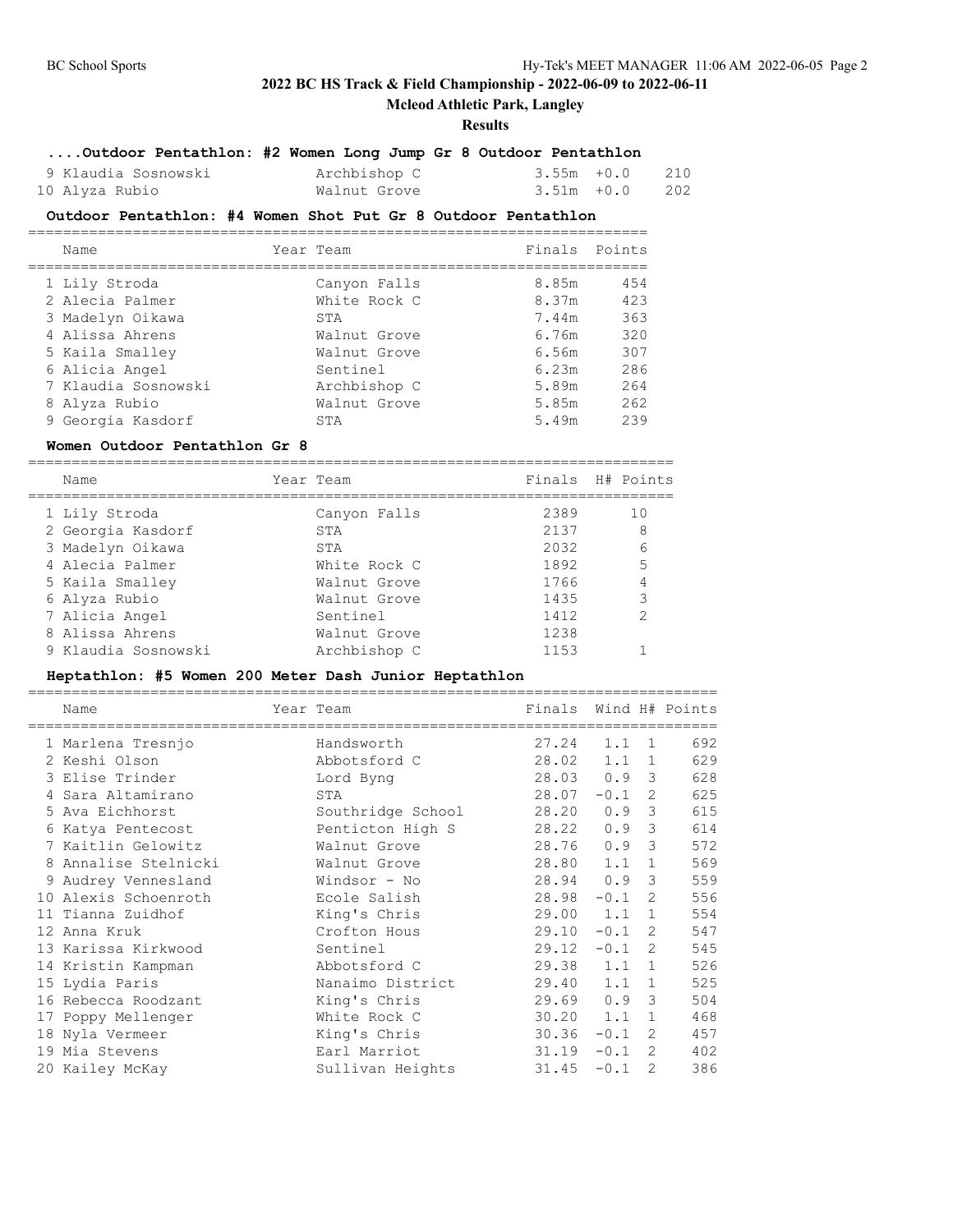## **Mcleod Athletic Park, Langley**

#### **Results**

# **....Heptathlon: #5 Women 200 Meter Dash Junior Heptathlon**

| 21 Laila Abrahams     | Crofton Hous | 31.71 0.9 3 369    |  |  |
|-----------------------|--------------|--------------------|--|--|
| 22 Faith Moyo         | White Rock C | 33.78 0.9 3 251    |  |  |
| 23 Brooklyn Vanegmond | Credo Christ | $35.16 -0.1$ 2 184 |  |  |

## **Heptathlon: #7 Women 800 Meter Run Junior Heptathlon**

| Name                  | Year Team<br>====================== |         |                       | Finals H# Points |
|-----------------------|-------------------------------------|---------|-----------------------|------------------|
| 1 Sara Altamirano     | STA                                 | 2:32.31 | 2                     | 664              |
| 2 Tianna Zuidhof      | King's Chris                        | 2:32.68 | 2                     | 660              |
| 3 Annalise Stelnicki  | Walnut Grove                        | 2:34.70 | $\mathbf{1}$          | 635              |
| 4 Anna Kruk           | Crofton Hous                        | 2:38.65 | 2                     | 588              |
| 5 Rebecca Roodzant    | King's Chris                        | 2:39.28 | 2                     | 581              |
| 6 Kristin Kampman     | Abbotsford C                        | 2:39.89 | $\mathbf{1}$          | 574              |
| 7 Keshi Olson         | Abbotsford C                        | 2:40.45 | 2                     | 568              |
| 8 Marlena Tresnjo     | Handsworth                          | 2:42.87 | 2                     | 540              |
| 9 Lydia Paris         | Nanaimo District                    | 2:43.02 | $\mathbf{2}^{\prime}$ | 539              |
| 10 Kaitlin Gelowitz   | Walnut Grove                        | 2:44.28 | $\overline{2}$        | 525              |
| 11 Audrey Vennesland  | Windsor - No                        | 2:47.08 | $\overline{2}$        | 494              |
| 12 Elise Trinder      | Lord Byng                           | 2:47.76 | 2                     | 487              |
| 13 Alexis Schoenroth  | Ecole Salish                        | 2:48.28 | $\mathbf 1$           | 482              |
| 14 Karissa Kirkwood   | Sentinel                            | 2:48.94 | $\overline{2}$        | 475              |
| 15 Mia Stevens        | Earl Marriot                        | 2:49.35 | $\overline{2}$        | 470              |
| 16 Ava Eichhorst      | Southridge School                   | 2:51.58 | 2                     | 447              |
| 17 Poppy Mellenger    | White Rock C                        | 2:51.93 | $\mathbf{1}$          | 444              |
| 18 Laila Abrahams     | Crofton Hous                        | 2:58.36 | $\mathbf{1}$          | 381              |
| 19 Kailey McKay       | Sullivan Heights                    | 3:03.66 | $\mathbf{1}$          | 332              |
| 20 Nyla Vermeer       | King's Chris                        | 3:07.88 | $\mathbf{1}$          | 295              |
| 21 Faith Moyo         | White Rock C                        | 3:09.21 | $\mathbf{1}$          | 284              |
| 22 Brooklyn Vanegmond | Credo Christ                        | 3:12.77 | $\mathbf{1}$          | 256              |
| 23 Katya Pentecost    | Penticton High S                    | 3:17.62 | $\mathbf{1}$          | 219              |

### **Heptathlon: #3 Women 80 Meter Hurdles Junior Heptathlon**

|     | Name                | Year Team         | Finals |        |                | Wind H# Points |
|-----|---------------------|-------------------|--------|--------|----------------|----------------|
|     | 1 Marlena Tresnjo   | Handsworth        | 12.96  | $-0.1$ | 4              | 693            |
|     | 2 Ava Eichhorst     | Southridge School | 13.28  | $-1.0$ | 1              | 649            |
|     | 3 Lydia Paris       | Nanaimo District  | 13.33  | $-0.1$ | 4              | 642            |
|     | 4 Kaitlin Gelowitz  | Walnut Grove      | 13.34  | $-0.7$ | 3              | 641            |
|     | 5 Keshi Olson       | Abbotsford C      | 13.62  | $-0.1$ | 4              | 603            |
|     | 6 Anna Kruk         | Crofton Hous      | 13.72  | $-0.7$ | 3              | 590            |
|     | 7 Alexis Schoenroth | Ecole Salish      | 13.85  | $-0.1$ | 4              | 573            |
|     | 8 Audrey Vennesland | Windsor - No      | 14.01  | $-1.0$ | 1              | 553            |
|     | 9 Mia Stevens       | Earl Marriot      | 14.19  | $-1.0$ | $\mathbf{1}$   | 530            |
| 1 O | Sara Altamirano     | STA               | 14.23  | $-1.0$ | $\overline{1}$ | 525            |
| 11  | Tianna Zuidhof      | King's Chris      | 14.32  | $-0.4$ | 2              | 514            |
|     | 12 Poppy Mellenger  | White Rock C      | 14.32  | $-0.7$ | 3              | 514            |
|     | 13 Rebecca Roodzant | King's Chris      | 14.35  | $-1.0$ | $\mathbf{1}$   | 510            |
|     | 14 Kristin Kampman  | Abbotsford C      | 14.36  | $-0.7$ | 3              | 509            |
|     | 15 Nyla Vermeer     | King's Chris      | 14.54  | $-0.7$ | 3              | 487            |
|     | 16 Meagan McKay     | Sullivan Heights  | 14.93  | $-0.4$ | 2              | 441            |
| 17  | Kailey McKay        | Sullivan Heights  | 15.34  | $-0.7$ | 3              | 396            |
|     | 18 Elise Trinder    | Lord Byng         | 15.35  | $-0.4$ | 2              | 394            |
|     | 19 Karissa Kirkwood | Sentinel          | 16.00  | $-0.1$ | 4              | 327            |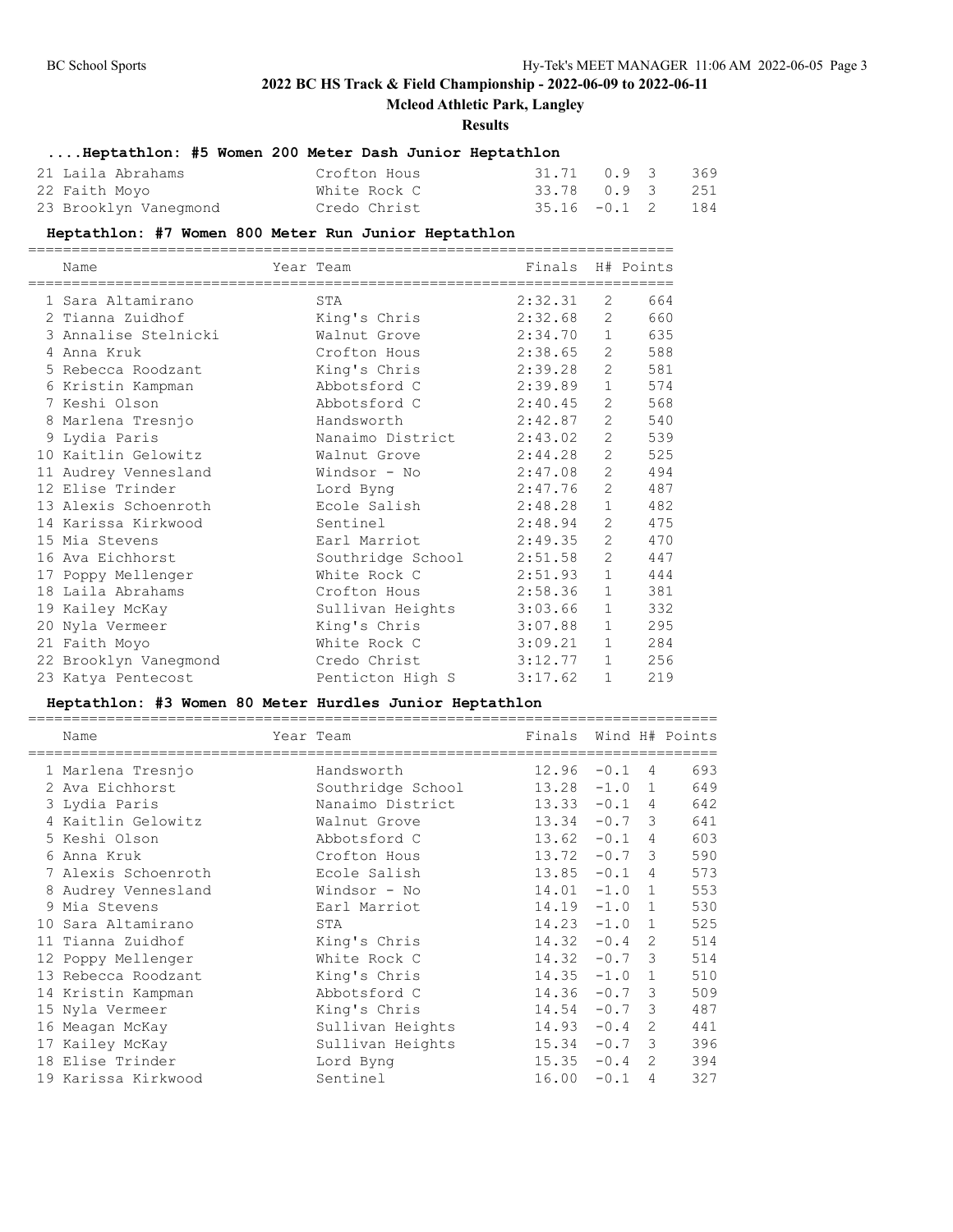**Mcleod Athletic Park, Langley**

#### **Results**

# **....Heptathlon: #3 Women 80 Meter Hurdles Junior Heptathlon**

| 20 Laila Abrahams     | Crofton Hous     | $16.51 - 0.4$ 2 |  | 277 |
|-----------------------|------------------|-----------------|--|-----|
| 21 Katya Pentecost    | Penticton High S | $16.66 - 0.4$ 2 |  | 264 |
| 22 Annalise Stelnicki | Walnut Grove     | $16.78 - 0.1$ 4 |  | 253 |
| 23 Faith Moyo         | White Rock C     | $18.65 -1.0 1$  |  | 112 |
| 24 Brooklyn Vaneqmond | Credo Christ     | $18.69 - 0.1 4$ |  | 109 |

## **Heptathlon: #1 Women High Jump Junior Heptathlon**

| Name                                              | Year Team                                      | Finals H# Points |                       |     |
|---------------------------------------------------|------------------------------------------------|------------------|-----------------------|-----|
| ============================<br>1 Marlena Tresnjo | ================================<br>Handsworth | 1.62m            | $\mathbf{1}$          | 759 |
| 2 Kaitlin Gelowitz                                | Walnut Grove                                   | 1.56m            | 2                     | 689 |
| 3 Keshi Olson                                     | Abbotsford C                                   | $1.53m$ 1        |                       | 655 |
| 4 Ava Eichhorst                                   | Southridge School                              | 1.50m            | 3                     | 621 |
| 5 Lydia Paris                                     | Nanaimo District                               | 1.47m            | 4                     | 588 |
| 6 Anna Kruk                                       | Crofton Hous                                   | 1.44m            | 4                     | 555 |
| 7 Elise Trinder                                   | Lord Byng                                      | 1.41m            | 3                     | 523 |
| 8 Tianna Zuidhof                                  | King's Chris                                   | 1.38m            | 3                     | 491 |
| 8 Alexis Schoenroth                               | Ecole Salish                                   | 1.38m            | 4                     | 491 |
| 8 Meagan McKay                                    | Sullivan Heights                               | 1.38m            | 4                     | 491 |
| 8 Mia Stevens                                     | Earl Marriot                                   | 1.38m            | 3                     | 491 |
| 12 Katya Pentecost                                | Penticton High S                               | 1.35m            | $\mathbf{2}^{\prime}$ | 460 |
| 12 Kailey McKay                                   | Sullivan Heights                               | 1.35m            | 4                     | 460 |
| 14 Sara Altamirano                                | STA                                            | 1.32m            | 3                     | 429 |
| 15 Audrey Vennesland                              | Windsor - No                                   | 1.29m            | $\overline{2}$        | 399 |
| 15 Annalise Stelnicki                             | Walnut Grove                                   | 1.29m            | $\mathbf{2}^{\prime}$ | 399 |
| 15 Rebecca Roodzant                               | King's Chris                                   | 1.29m            | 3                     | 399 |
| 15 Kristin Kampman                                | Abbotsford C                                   | 1.29m            | 2                     | 399 |
| 19 Poppy Mellenger                                | White Rock C                                   | 1.26m            | 2                     | 369 |
| 19 Faith Moyo                                     | White Rock C                                   | 1.26m            | 3                     | 369 |
| 21 Karissa Kirkwood                               | Sentinel                                       | 1.23m            | 4                     | 340 |
| 22 Laila Abrahams                                 | Crofton Hous                                   | 1.20m            | $\mathbf 1$           | 312 |
| -- Brooklyn Vaneqmond                             | Credo Christ                                   | NH               | 3                     |     |
| -- Nyla Vermeer                                   | King's Chris                                   | NH.              | 4                     |     |

### **Heptathlon: #2 Women Long Jump Junior Heptathlon**

|    | Name                | Year Team         | Finals |        |               | Wind H# Points |
|----|---------------------|-------------------|--------|--------|---------------|----------------|
|    | 1 Marlena Tresnjo   | Handsworth        | 4.87m  | $+0.0$ | -2            | 524            |
|    | 2 Sara Altamirano   | STA               | 4.59m  | $+0.0$ | $\mathbf{1}$  | 451            |
|    | 3 Kaitlin Gelowitz  | Walnut Grove      | 4.56m  | $-0.4$ | $\mathbf{1}$  | 443            |
|    | 4 Mia Stevens       | Earl Marriot      | 4.44m  | $+0.0$ | $\mathbf{1}$  | 413            |
|    | 5 Ava Eichhorst     | Southridge School | 4.43m  | $+0.0$ | 1             | 411            |
|    | 6 Lydia Paris       | Nanaimo District  | 4.36m  | $+0.0$ | 2             | 393            |
|    | 7 Keshi Olson       | Abbotsford C      | 4.35m  | $+0.0$ | 2             | 391            |
|    | 8 Anna Kruk         | Crofton Hous      | 4.29m  | $+0.0$ | 2             | 376            |
|    | 9 Alexis Schoenroth | Ecole Salish      | 4.28m  | $+0.0$ | 1             | 374            |
| 10 | Katya Pentecost     | Penticton High S  | 4.26m  | $+0.0$ | 1             | 369            |
| 11 | Audrey Vennesland   | Windsor - No      | 4.17m  | $+0.0$ | 2             | 347            |
|    | 12 Tianna Zuidhof   | King's Chris      | 4.13m  | $+0.0$ | $\mathcal{L}$ | 338            |
|    | 13 Karissa Kirkwood | Sentinel          | 4.06m  | $+0.0$ | 2             | 322            |
|    | 14 Elise Trinder    | Lord Byng         | 4.05m  | $+0.0$ | 2             | 319            |
|    | 15 Laila Abrahams   | Crofton Hous      | 3.84m  | $+0.0$ | $\mathbf{1}$  | 272            |
|    | 16 Kristin Kampman  | Abbotsford C      | 3.81m  | $-0.2$ |               | 265            |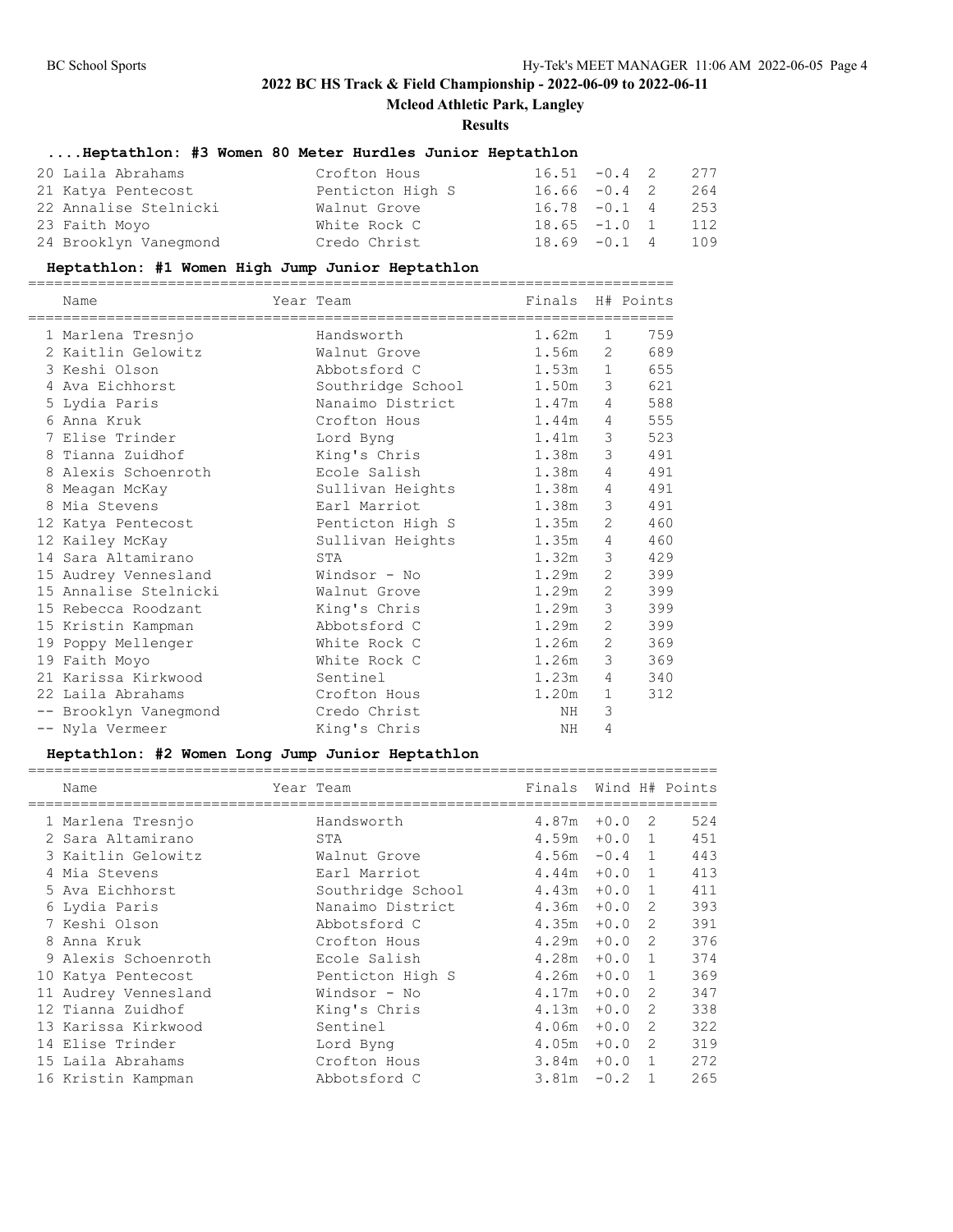**Mcleod Athletic Park, Langley**

**Results**

# **....Heptathlon: #2 Women Long Jump Junior Heptathlon**

| 17 Kailey McKay       | Sullivan Heights | $3.77m$ 0.5 2   |  | 257 |
|-----------------------|------------------|-----------------|--|-----|
| 18 Annalise Stelnicki | Walnut Grove     | $3.66m - 0.82$  |  | 233 |
| 19 Poppy Mellenger    | White Rock C     | $3.51m - 0.22$  |  | 202 |
| 20 Rebecca Roodzant   | King's Chris     | $3.50m + 0.0 1$ |  | 200 |
| 21 Nyla Vermeer       | King's Chris     | $3.32m -1.02$   |  | 165 |
| 22 Faith Moyo         | White Rock C     | $3.28m + 0.02$  |  | 157 |
| 23 Brooklyn Vaneqmond | Credo Christ     | $3.15m + 0.02$  |  | 133 |

# **Heptathlon: #6 Women Shot Put Junior Heptathlon**

| Name                  | Year Team         | Finals |                | H# Points |
|-----------------------|-------------------|--------|----------------|-----------|
| 1 Karissa Kirkwood    | Sentinel          | 9.82m  | $\overline{2}$ | 518       |
| 2 Mia Stevens         | Earl Marriot      | 9.66m  | 1              | 507       |
| 3 Kailey McKay        | Sullivan Heights  | 9.55m  | 2              | 500       |
| 4 Keshi Olson         | Abbotsford C      | 8.67m  | 2              | 443       |
| 5 Ava Eichhorst       | Southridge School | 8.52m  | $\mathbf{1}$   | 433       |
| 6 Elise Trinder       | Lord Byng         | 8.15m  | $\mathbf{1}$   | 409       |
| 7 Marlena Tresnjo     | Handsworth        | 8.01m  | 2              | 400       |
| 8 Kaitlin Gelowitz    | Walnut Grove      | 7.99m  | 2              | 399       |
| 9 Rebecca Roodzant    | King's Chris      | 7.62m  | $\mathbf{1}$   | 375       |
| 10 Anna Kruk          | Crofton Hous      | 7.44m  | $\mathbf{1}$   | 363       |
| 11 Poppy Mellenger    | White Rock C      | 6.99m  | 2              | 334       |
| 12 Faith Moyo         | White Rock C      | 6.94m  | 2              | 331       |
| 13 Tianna Zuidhof     | King's Chris      | 6.89m  | 2              | 328       |
| 13 Audrey Vennesland  | Windsor - No      | 6.89m  | 2              | 328       |
| 15 Sara Altamirano    | STA               | 6.68m  | 2              | 315       |
| 16 Lydia Paris        | Nanaimo District  | 6.59m  | $\overline{2}$ | 309       |
| 17 Katya Pentecost    | Penticton High S  | 6.57m  | 2              | 308       |
| 18 Brooklyn Vanegmond | Credo Christ      | 6.54m  | $\mathbf{1}$   | 306       |
| 19 Laila Abrahams     | Crofton Hous      | 6.42m  | $\mathbf{1}$   | 298       |
| 20 Annalise Stelnicki | Walnut Grove      | 6.40m  | 2              | 297       |
| 21 Kristin Kampman    | Abbotsford C      | 6.30m  | 2              | 290       |
| 22 Nyla Vermeer       | King's Chris      | 5.75m  | 1              | 255       |
| -- Alexis Schoenroth  | Ecole Salish      | FOUL   | 1              |           |

### **Heptathlon: #4 Women Javelin Throw Junior Heptathlon**

| Name                 | Year Team         | Finals H# Points |                |     |
|----------------------|-------------------|------------------|----------------|-----|
|                      |                   |                  |                |     |
| 1 Ava Eichhorst      | Southridge School | 29.27m           | 2              | 463 |
| 2 Mia Stevens        | Earl Marriot      | 28.36m           | $\mathbf{1}$   | 446 |
| 3 Karissa Kirkwood   | Sentinel          | 27.40m           | $\mathbf{1}$   | 427 |
| 4 Annalise Stelnicki | Walnut Grove      | 25.17m           | $\mathbf{1}$   | 385 |
| 5 Rebecca Roodzant   | King's Chris      | 24.67m           | $\overline{2}$ | 376 |
| 6 Keshi Olson        | Abbotsford C      | 24.64m           | 2              | 376 |
| 7 Kailey McKay       | Sullivan Heights  | 24.00m           | $\mathbf{1}$   | 364 |
| 7 Nyla Vermeer       | King's Chris      | 24.00m           | $\overline{2}$ | 364 |
| 9 Lydia Paris        | Nanaimo District  | 23.99m           | $\overline{2}$ | 363 |
| 10 Tianna Zuidhof    | King's Chris      | 22.49m           | $\overline{2}$ | 335 |
| 11 Elise Trinder     | Lord Byng         | 22.32m           | $\mathbf{1}$   | 332 |
| 12 Anna Kruk         | Crofton Hous      | 20.35m           | $\overline{2}$ | 295 |
| 13 Sara Altamirano   | STA               | 20.33m           | 2              | 295 |
| 14 Kaitlin Gelowitz  | Walnut Grove      | 20.14m           | $\mathbf{1}$   | 291 |
| 15 Faith Moyo        | White Rock C      | 20.10m           | $\mathfrak{D}$ | 291 |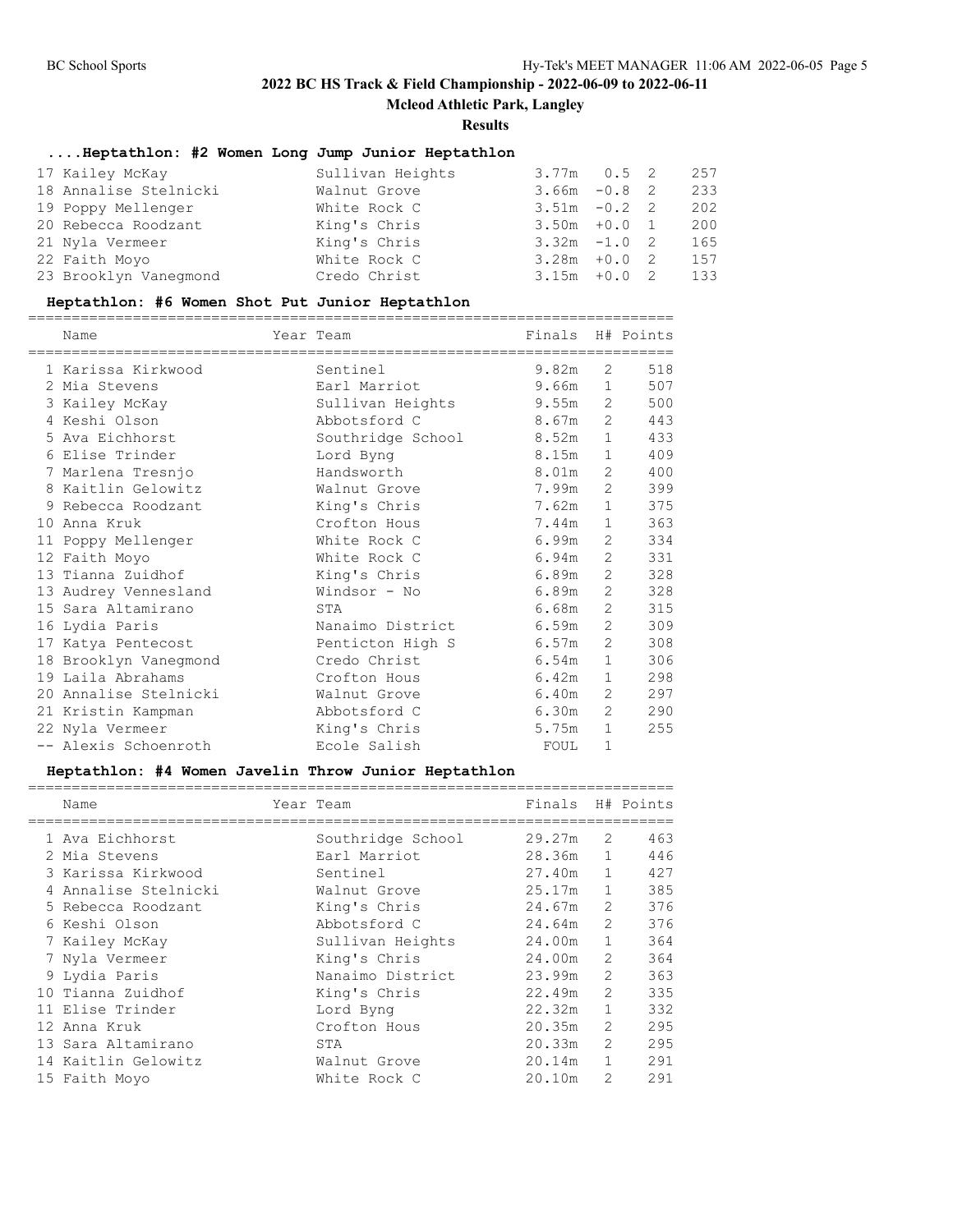**Mcleod Athletic Park, Langley**

**Results**

# **....Heptathlon: #4 Women Javelin Throw Junior Heptathlon**

| 16 Marlena Tresnjo    | Handsworth       | 19.42m |    | 278 |
|-----------------------|------------------|--------|----|-----|
| 17 Kristin Kampman    | Abbotsford C     | 19.14m |    | 273 |
| 18 Katya Pentecost    | Penticton High S | 17.89m | 2  | 250 |
| 19 Audrey Vennesland  | Windsor - No     | 17.78m | 2  | 248 |
| 20 Poppy Mellenger    | White Rock C     | 16.83m |    | 230 |
| 21 Laila Abrahams     | Crofton Hous     | 15.08m |    | 198 |
| 22 Brooklyn Vaneqmond | Credo Christ     | 13.06m | -2 | 161 |
| 23 Alexis Schoenroth  | Ecole Salish     | 11.45m |    | 132 |

#### **Women Heptathlon Junior**

|  | Name                               | Year Team<br>============================= | Finals H# Points |                |
|--|------------------------------------|--------------------------------------------|------------------|----------------|
|  | 1 Marlena Tresnjo                  | Handsworth                                 | 3886 — 1         | 10             |
|  | 2 Keshi Olson                      | Abbotsford C                               | 3665             | 8              |
|  | 3 Ava Eichhorst                    | Southridge School 3639                     |                  | 6              |
|  | 4 Kaitlin Gelowitz                 | Walnut Grove and the 19560                 |                  | 5              |
|  | 5 Lydia Paris                      |                                            |                  | $\overline{4}$ |
|  | 6 Anna Kruk                        | Crofton Hous                               | 3314             | 3              |
|  | 7 Sara Altamirano                  | STA                                        | 3304             | $\overline{2}$ |
|  | 8 Mia Stevens                      | Earl Marriot                               | 3259             | $\mathbf{1}$   |
|  | 9 Tianna Zuidhof                   | King's Chris                               | 3220             |                |
|  | 10 Elise Trinder                   | Lord Byng                                  | 3092             |                |
|  | 11 Karissa Kirkwood                | Sentinel                                   | 2954             |                |
|  | 12 Rebecca Roodzant                | King's Chris                               | 2945             |                |
|  | 13 Audrey Vennesland Mindsor - No  |                                            | 2928             |                |
|  | 14 Kristin Kampman                 | Abbotsford C                               | 2836             |                |
|  | 15 Annalise Stelnicki Malnut Grove |                                            | 2771             |                |
|  | 16 Kailey McKay                    | Sullivan Heights 2695                      |                  |                |
|  | 17 Alexis Schoenroth               | Ecole Salish                               | 2608             |                |
|  | 18 Poppy Mellenger                 | White Rock C                               | 2561             |                |
|  | 19 Katya Pentecost                 | Penticton High S                           | 2484             |                |
|  | 20 Laila Abrahams                  | Crofton Hous                               | 2107             |                |
|  | 21 Nyla Vermeer                    | King's Chris                               | 2023             |                |
|  | 22 Faith Moyo                      | White Rock C                               | 1795             |                |
|  | 23 Brooklyn Vanegmond Credo Christ |                                            | 1149             |                |
|  |                                    |                                            |                  |                |

## **Heptathlon: #4 Women 200 Meter Dash Senior Heptathlon**

| Name              | Year Team    | Finals |     | Wind Points |
|-------------------|--------------|--------|-----|-------------|
| 1 Amelia Kristen  | Crofton Hous | 26.72  | 0.9 | 735         |
| 2 Madison Gordon  | RE Mountain  | 27.69  | 0.9 | 655         |
| 3 Kayla Schuurman | Abbotsford C | 29.46  | 0.9 | 520         |
| 4 Monika Arcadi   | New Westmins | 29.69  | 0.9 | 504         |
| 5 Emily Millard   | Handsworth   | 29.95  | 0.9 | 486         |
| -- Mia Gurbin     | Lord Byng    | DO     | 0.9 |             |
|                   |              |        |     |             |

## **Heptathlon: #7 Women 800 Meter Run Senior Heptathlon**

| Name             |  | Year Team    | Finals Points |     |  |  |  |  |  |
|------------------|--|--------------|---------------|-----|--|--|--|--|--|
|                  |  |              |               |     |  |  |  |  |  |
| 1 Monika Arcadi  |  | New Westmins | 2:22.85       | 785 |  |  |  |  |  |
| 2 Amelia Kristen |  | Crofton Hous | 2:30.54       | 686 |  |  |  |  |  |
| 3 Emily Millard  |  | Handsworth   | 2:39.87       | 574 |  |  |  |  |  |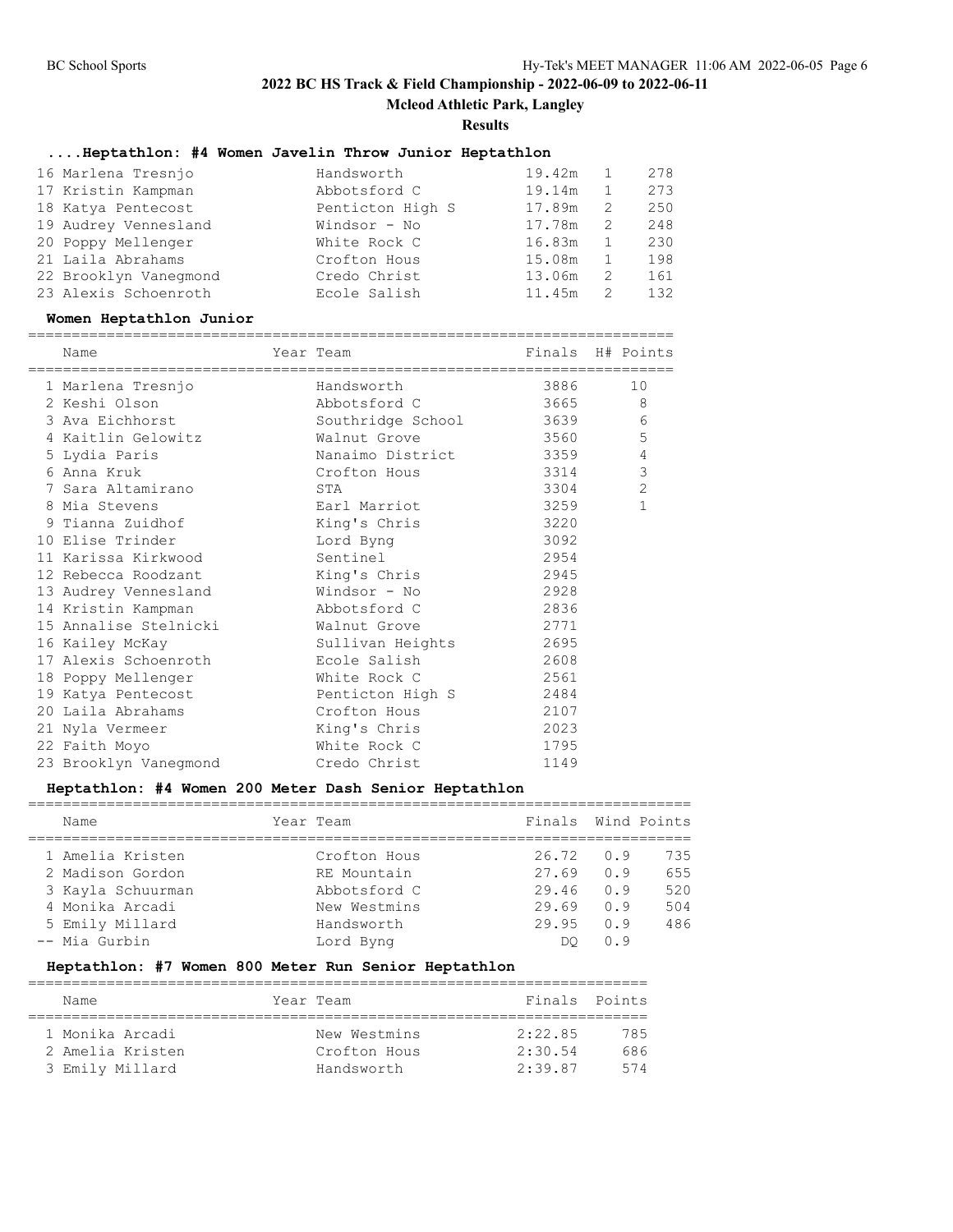## **Mcleod Athletic Park, Langley**

#### **Results**

## **....Heptathlon: #7 Women 800 Meter Run Senior Heptathlon**

| 4 Madison Gordon  | RE Mountain  | 2:42.76 | 542 |
|-------------------|--------------|---------|-----|
| 5 Kayla Schuurman | Abbotsford C | 2:48.66 | 478 |
| 6 Mia Gurbin      | Lord Byng    | 2:56.48 | 399 |

#### **Heptathlon: #3 Women 100 Meter Hurdles Senior Heptathlon**

| Name              | Year Team    | Finals Wind Points |     |
|-------------------|--------------|--------------------|-----|
| 1 Amelia Kristen  | Crofton Hous | $15.88 - 1.7$      | 729 |
| 2 Madison Gordon  | RE Mountain  | $15.94 - 1.7$      | 722 |
| 3 Mia Gurbin      | Lord Byng    | $17.32 - 1.7$      | 561 |
| 4 Monika Arcadi   | New Westmins | $18.88 - 1.7$      | 402 |
| 5 Emily Millard   | Handsworth   | $19.11 - 1.7$      | 380 |
| 6 Kayla Schuurman | Abbotsford C | $20.48 - 1.7$      | 264 |

## **Heptathlon: #1 Women High Jump Senior Heptathlon**

| Name              |  | Year Team    | Finals Points |     |  |  |  |  |
|-------------------|--|--------------|---------------|-----|--|--|--|--|
|                   |  |              |               |     |  |  |  |  |
| 1 Madison Gordon  |  | RE Mountain  | 1.56m         | 689 |  |  |  |  |
| 2 Amelia Kristen  |  | Crofton Hous | 1.47m         | 588 |  |  |  |  |
| 2 Emily Millard   |  | Handsworth   | 1.47m         | 588 |  |  |  |  |
| 2 Monika Arcadi   |  | New Westmins | 1.47m         | 588 |  |  |  |  |
| 5 Kayla Schuurman |  | Abbotsford C | 1.41m         | 523 |  |  |  |  |
| 6 Mia Gurbin      |  | Lord Byng    | 1.35m         | 460 |  |  |  |  |

## **Heptathlon: #2 Women Long Jump Senior Heptathlon**

| Name              | Year Team    | Finals Wind Points |     |
|-------------------|--------------|--------------------|-----|
| 1 Madison Gordon  | RE Mountain  | $5.16m + 0.0$      | 603 |
| 2 Amelia Kristen  | Crofton Hous | $4.71m + 0.0$      | 482 |
| 3 Mia Gurbin      | Lord Byng    | $4.57m + 0.0$      | 446 |
| 4 Emily Millard   | Handsworth   | $4.12m + 0.0$      | 336 |
| 5 Monika Arcadi   | New Westmins | $3.97m + 0.0$      | 301 |
| 6 Kayla Schuurman | Abbotsford C | $3.95m + 0.0$      | 296 |
|                   |              |                    |     |

## **Heptathlon: #5 Women Shot Put Senior Heptathlon**

| Name              | Year Team    | Finals Points |     |
|-------------------|--------------|---------------|-----|
| 1 Madison Gordon  | RE Mountain  | 9.68m         | 509 |
| 2 Mia Gurbin      | Lord Byng    | 9.16m         | 475 |
| 3 Kayla Schuurman | Abbotsford C | 8.22m         | 414 |
| 4 Monika Arcadi   | New Westmins | 7.80m         | 386 |
| 5 Amelia Kristen  | Crofton Hous | 7.59m         | 373 |
| 6 Emily Millard   | Handsworth   | 7.27m         | 352 |

### **Heptathlon: #6 Women Javelin Throw Senior Heptathlon**

| Name              |  |              | Finals Points |     |  |  |  |  |  |
|-------------------|--|--------------|---------------|-----|--|--|--|--|--|
|                   |  |              |               |     |  |  |  |  |  |
| 1 Madison Gordon  |  | RE Mountain  | 34.17m        | 556 |  |  |  |  |  |
| 2 Kayla Schuurman |  | Abbotsford C | 24.58m        | 374 |  |  |  |  |  |
| 3 Monika Arcadi   |  | New Westmins | 23.64m        | 357 |  |  |  |  |  |
|                   |  |              | Year Team     |     |  |  |  |  |  |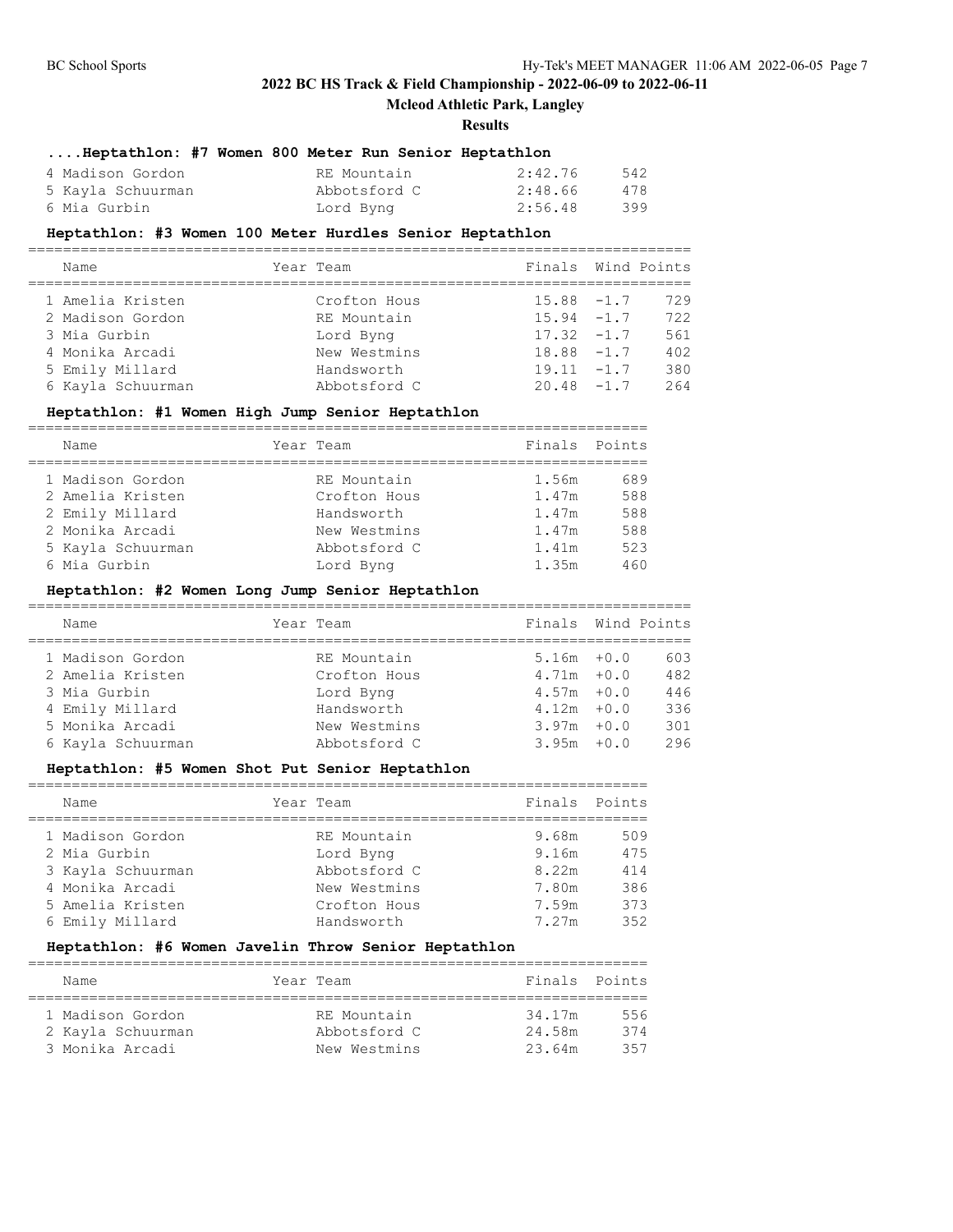**Mcleod Athletic Park, Langley**

#### **Results**

|                 | Heptathlon: #6 Women Javelin Throw Senior Heptathlon |            |        |                      |
|-----------------|------------------------------------------------------|------------|--------|----------------------|
| 4 Emily Millard |                                                      | Handsworth | 20.46m | 297                  |
|                 |                                                      |            |        | $\sim$ $\sim$ $\sim$ |

| 4 Mia Gurbin     | Lord Byng    | 20.46m | 297 |
|------------------|--------------|--------|-----|
| 6 Amelia Kristen | Crofton Hous | 20.22m | 293 |

#### **Women Heptathlon Senior**

| Name              | Year Team    |      | Finals H# Points |
|-------------------|--------------|------|------------------|
| 1 Madison Gordon  | RE Mountain  | 4276 | 1 O              |
| 2 Amelia Kristen  | Crofton Hous | 3886 | 8                |
| 3 Monika Arcadi   | New Westmins | 3323 | 6                |
| 4 Emily Millard   | Handsworth   | 3013 | 5                |
| 5 Kayla Schuurman | Abbotsford C | 2869 |                  |
| 6 Mia Gurbin      | Lord Byng    | 2638 |                  |
|                   |              |      |                  |

### **Outdoor Pentathlon: #5 Men 1000 Meter Run Gr 8 Outdoor Pentathlon**

| Name                   | Year Team           | Finals  | Points |
|------------------------|---------------------|---------|--------|
| 1 Kanjyu Gojsic        | Langley Fundamental | 3:17.56 | 502    |
| 2 Ethan Moran          | Pacific Academy     | 3:17.85 | 500    |
| 3 Eduardo Luna Rivera  | ST Thomas More      | 3:18.01 | 499    |
| 4 Kiyo Copeland        | Walnut Grove        | 3:22.51 | 461    |
| 5 Zimo Lin             | Walnut Grove        | 3:23.20 | 455    |
| 6 Logan Hall           | Langley Fine        | 3:23.81 | 450    |
| 7 Matthew Sorbo        | Walnut Grove        | 3:28.20 | 415    |
| 8 Makaio Maver         | ST Thomas More      | 3:30.71 | 395    |
| 9 Heath Kennett        | Arqyle              | 3:33.58 | 373    |
| 10 Ephraim Claro       | STA                 | 3:34.56 | 366    |
| 11 Conor Von Hahn      | White Rock C        | 3:43.60 | 301    |
| 12 Chun-Hong Lee       | Surrey Christian    | 3:46.33 | 283    |
| 13 Zebulen Lee         | White Rock C        | 3:48.39 | 269    |
| 14 Austin Chiu         | White Rock C        | 3:54.62 | 231    |
| 15 Teo Molina          | Walnut Grove        | 4:01.29 | 192    |
| 16 Jeremiah Maddalozzo | Archbishop C        | 4:10.46 | 144    |
| 17 Oliver McGowan      | Langley Fundamental | 4:13.57 | 129    |

# **Outdoor Pentathlon: #3 Men 100 Meter Hurdles Gr 8 Outdoor Pentathlon**

|    | Name                 | Year Team           | Finals |          |                         | Wind H# Points |
|----|----------------------|---------------------|--------|----------|-------------------------|----------------|
|    | 1 Logan Hall         | Langley Fine        | 15.33  | $+0.0$   | -3                      | 673            |
|    | 2 Ethan Moran        | Pacific Academy     | 15.70  | $+0.0$   | $\overline{\mathbf{3}}$ | 630            |
|    | 3 Chun-Hong Lee      | Surrey Christian    | 16.23  | $+0.0$ 3 |                         | 572            |
|    | 4 Zimo Lin           | Walnut Grove        | 16.87  | $+0.0$   | $\overline{\mathbf{3}}$ | 505            |
|    | 5 Makaio Maver       | ST Thomas More      | 17.17  | $-0.4$   | 2                       | 475            |
|    | 6 Winson Del Rosario | Vancouver College   | 17.75  | $-0.4$   | $\mathcal{L}$           | 419            |
|    | 7 Kiyo Copeland      | Walnut Grove        | 18.18  | $-0.9$ 1 |                         | 380            |
|    | 8 Heath Kennett      | Arqyle              | 18.57  | $+0.03$  |                         | 346            |
|    | 9 Kanjyu Gojsic      | Langley Fundamental | 18.68  | $-0.4$   | -2                      | 337            |
|    | 10 Conor Von Hahn    | White Rock C        | 18.91  | $-0.4$   | $\mathcal{P}$           | 317            |
| 11 | Austin Chiu          | White Rock C        | 19.39  | $+0.0$   | $\overline{\mathbf{3}}$ | 279            |
|    | 12 Oliver McGowan    | Langley Fundamental | 19.64  | $-0.4$   | $\mathcal{P}$           | 260            |
|    | 13 Ephraim Claro     | STA                 | 19.74  | $-0.9$   | $\overline{1}$          | 252            |
|    | 14 Teo Molina        | Walnut Grove        | 19.85  | $-0.9$   |                         | 244            |
|    |                      |                     |        |          |                         |                |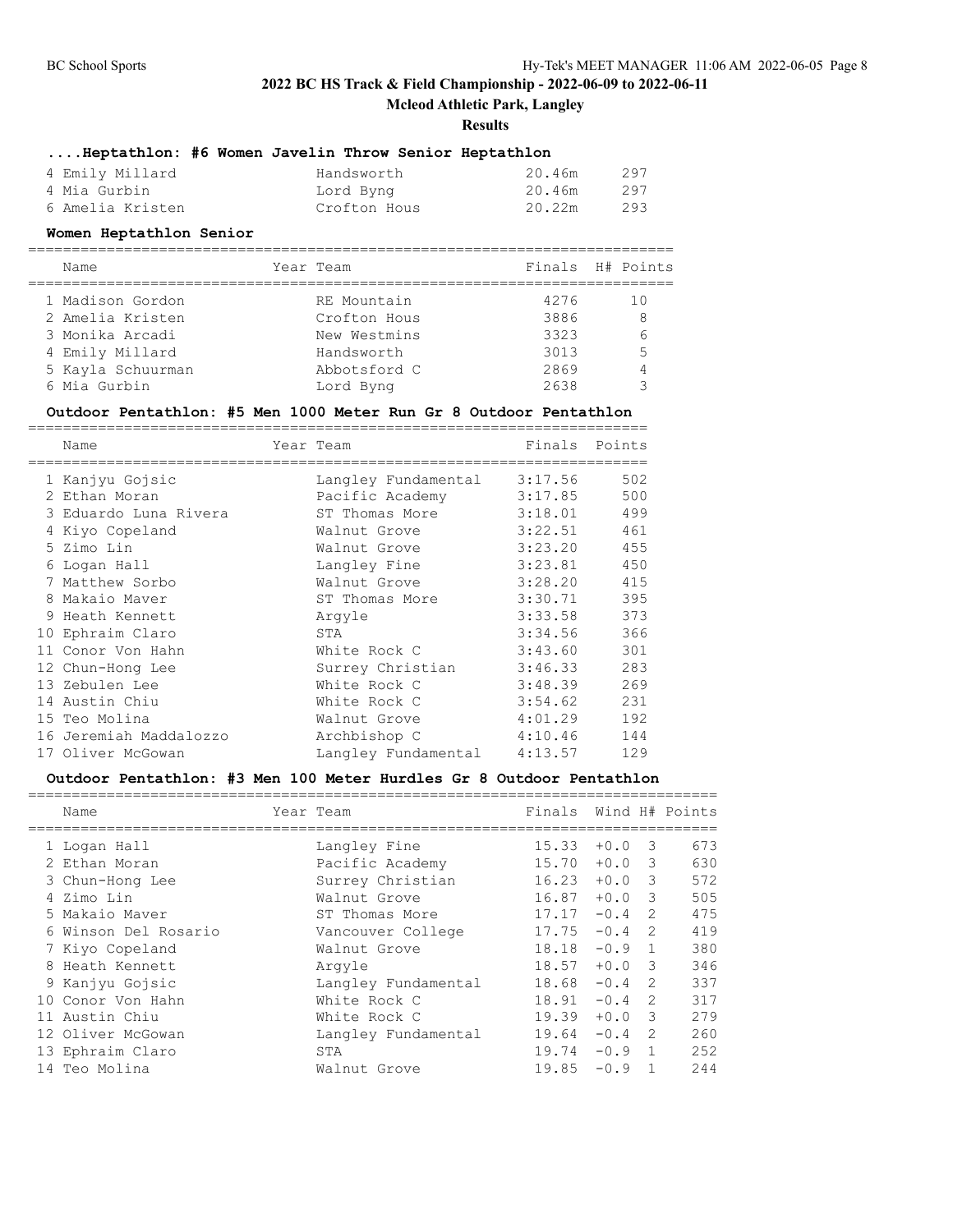## **Mcleod Athletic Park, Langley**

### **Results**

## **....Outdoor Pentathlon: #3 Men 100 Meter Hurdles Gr 8 Outdoor Pentathlon**

| 15 Matthew Sorbo       | Walnut Grove   | $19.97 - 0.9$ 1 236 |  |     |
|------------------------|----------------|---------------------|--|-----|
| 16 Eduardo Luna Rivera | ST Thomas More | $20.23 -0.9$ 1      |  | 217 |
| 17 Zebulen Lee         | White Rock C   | $20.72 - 0.4$ 2     |  | 185 |
| 18 Jeremiah Maddalozzo | Archbishop C   | $20.87 - 0.9$ 1 175 |  |     |
| 19 Luca Morello        | ST Thomas More | $22.60 - 0.4$ 2     |  | 82  |

### **Outdoor Pentathlon: #1 Men High Jump Gr 8 Outdoor Pentathlon**

|   | Name                   | Year Team           | Finals H# Points |                |                               |
|---|------------------------|---------------------|------------------|----------------|-------------------------------|
|   | 1 Chun-Hong Lee        | Surrey Christian    | 1.56m            | 2              | 434                           |
|   | 2 Makaio Maver         | ST Thomas More      | 1.53m            | 2              | 411                           |
|   | 3 Zimo Lin             | Walnut Grove        | 1.50m            | 2              | 389                           |
|   | Conor Von Hahn         | White Rock C        | 1.44m            |                | $1 \quad \blacksquare$<br>345 |
|   | 4 Logan Hall           | Langley Fine        | 1.44m            | 2              | 345                           |
|   | 6 Oliver McGowan       | Langley Fundamental | 1.38m            | 2              | 303                           |
|   | 7 Kiyo Copeland        | Walnut Grove        | 1.35m            | $\mathbf{1}$   | 283                           |
| 8 | Ethan Moran            | Pacific Academy     | 1.32m            | 2              | 263                           |
|   | 9 Austin Chiu          | White Rock C        | 1.29m            | 2              | 244                           |
|   | 9 Winson Del Rosario   | Vancouver College   | 1.29m            | $\mathbf{1}$   | 244                           |
|   | 9 Kanjyu Gojsic        | Langley Fundamental | 1.29m            | 2              | 244                           |
|   | 12 Matthew Sorbo       | Walnut Grove        | 1.26m            | $\mathbf{1}$   | 225                           |
|   | 12 Heath Kennett       | Arqyle              | 1.26m            | $\mathbf{1}$   | 225                           |
|   | 14 Eduardo Luna Rivera | ST Thomas More      | 1.20m            | $\overline{2}$ | 188                           |
|   | -- Jeremiah Maddalozzo | Archbishop C        | NH.              | $\mathbf{1}$   |                               |
|   | -- Zebulen Lee         | White Rock C        | NH.              | 1              |                               |
|   | -- Teo Molina          | Walnut Grove        | NH               | $\mathbf{1}$   |                               |
|   | -- Ephraim Claro       | STA                 | NH               |                |                               |

#### **Outdoor Pentathlon: #2 Men Long Jump Gr 8 Outdoor Pentathlon**

|    | Name                   | Year Team<br>============== | Finals |        |               | Wind H# Points |
|----|------------------------|-----------------------------|--------|--------|---------------|----------------|
|    | 1 Logan Hall           | Langley Fine                | 5.43m  | 1.1    | $\mathbf{1}$  | 467            |
|    | 2 Zimo Lin             | Walnut Grove                | 5.37m  | 2.4    | 2             | 455            |
|    | 3 Chun-Hong Lee        | Surrey Christian            | 5.34m  | 1.2    | $\mathbf{1}$  | 449            |
|    | 4 Ethan Moran          | Pacific Academy             | 5.13m  | 1.9    | 2             | 407            |
| 5. | Winson Del Rosario     | Vancouver College           | 4.72m  | 3.1    | 2             | 330            |
|    | 6 Makaio Maver         | ST Thomas More              | 4.71m  | 2.5    | 2             | 328            |
|    | 7 Austin Chiu          | White Rock C                | 4.64m  | $+0.0$ | 2             | 315            |
|    | 8 Conor Von Hahn       | White Rock C                | 4.63m  | 0.1    | 2             | 313            |
|    | 9 Kiyo Copeland        | Walnut Grove                | 4.61m  | 3.2    | 2             | 310            |
|    | 10 Kanjyu Gojsic       | Langley Fundamental         | 4.56m  | $+0.0$ | 2             | 301            |
|    | 11 Ephraim Claro       | STA                         | 4.50m  | 2.1    | 2             | 290            |
|    | 12 Luca Morello        | ST Thomas More              | 4.46m  | 2.0    | 2             | 283            |
|    | 13 Eduardo Luna Rivera | ST Thomas More              | 4.39m  | 1.2    | $\mathcal{L}$ | 271            |
|    | 14 Heath Kennett       | Arqyle                      | 4.24m  | 2.5    | 2             | 245            |
|    | 15 Teo Molina          | Walnut Grove                | 4.07m  | $+0.0$ | 2             | 217            |
|    | 15 Matthew Sorbo       | Walnut Grove                | 4.07m  | 0.6    | 2             | 217            |
|    | 17 Zebulen Lee         | White Rock C                | 3.86m  | 2.1    | 1             | 184            |
|    | 18 Oliver McGowan      | Langley Fundamental         | 3.73m  | 2.0    | 1             | 164            |
|    | 19 Jeremiah Maddalozzo | Archbishop C                | 3.70m  | 0.1    | 2             | 159            |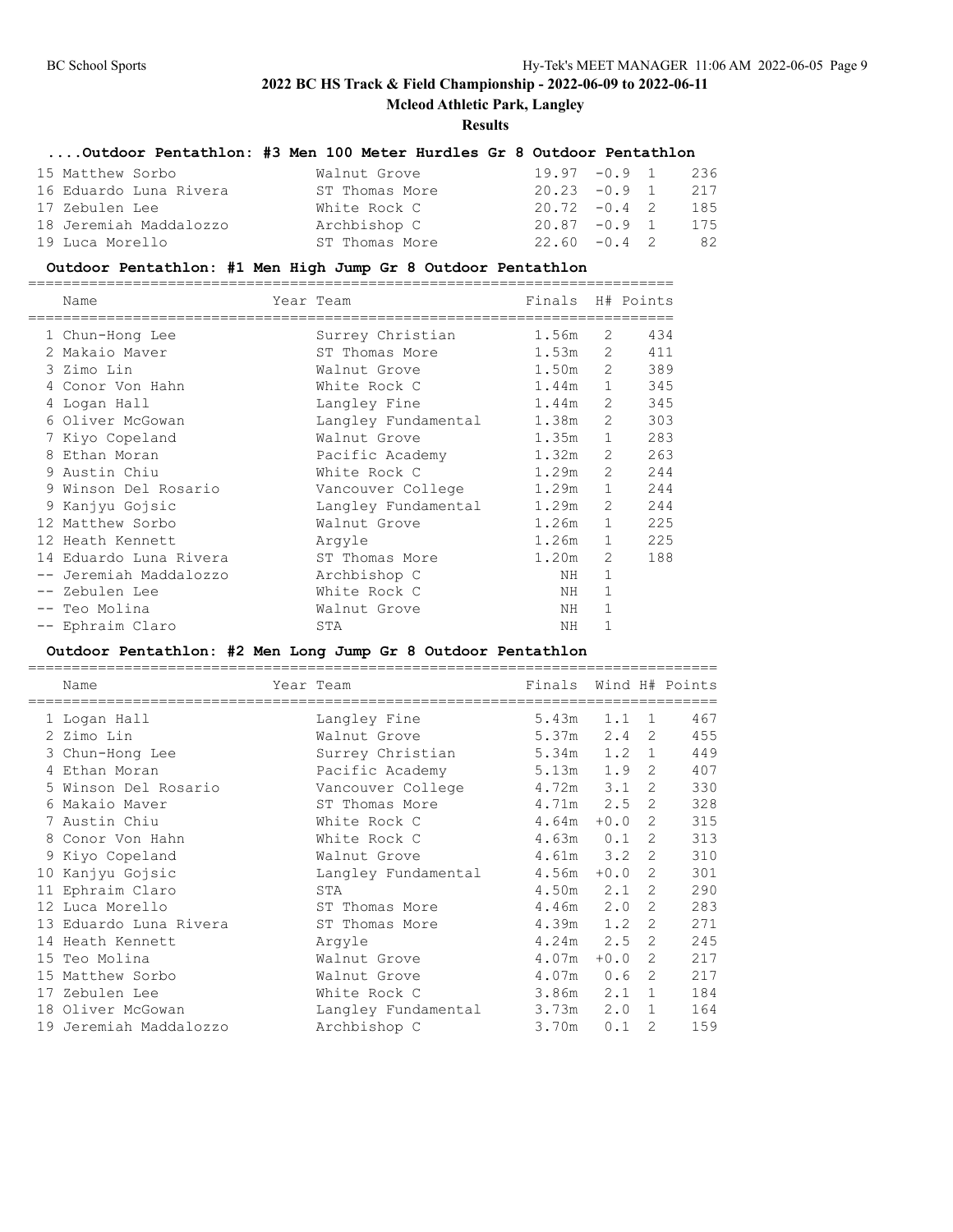# **Mcleod Athletic Park, Langley**

#### **Results**

## **Outdoor Pentathlon: #4 Men Shot Put Gr 8 Outdoor Pentathlon**

|   | ===========<br>Name    | Year Team              | Finals | Points |
|---|------------------------|------------------------|--------|--------|
|   | 1 Winson Del Rosario   | Vancouver College      | 11.67m | 586    |
|   | 2 Chun-Hong Lee        | Surrey Christian 9.78m |        | 472    |
|   | 3 Oliver McGowan       | Langley Fundamental    | 9.54m  | 458    |
|   | 4 Kiyo Copeland        | Walnut Grove           | 9.20m  | 438    |
|   | 5 Ethan Moran          | Pacific Academy        | 9.10m  | 432    |
| 6 | Kanjyu Gojsic          | Langley Fundamental    | 8.94m  | 422    |
|   | 7 Logan Hall           | Langley Fine           | 8.43m  | 392    |
|   | 8 Zimo Lin             | Walnut Grove           | 7.86m  | 358    |
| 9 | Eduardo Luna Rivera    | ST Thomas More         | 7.78m  | 353    |
|   | 10 Makaio Maver        | ST Thomas More         | 7.38m  | 330    |
|   | 11 Ephraim Claro       | STA                    | 7.03m  | 309    |
|   | 12 Matthew Sorbo       | Walnut Grove           | 6.68m  | 289    |
|   | 13 Heath Kennett       | Arqyle                 | 6.59m  | 283    |
|   | 14 Luca Morello        | ST Thomas More         | 6.56m  | 281    |
|   | 15 Austin Chiu         | White Rock C           | 6.14m  | 257    |
|   | 16 Conor Von Hahn      | White Rock C           | 6.09m  | 254    |
|   | 17 Jeremiah Maddalozzo | Archbishop C           | 5.62m  | 227    |
|   | 18 Teo Molina          | Walnut Grove           | 5.52m  | 221    |
|   | 19 Zebulen Lee         | White Rock C           | 5.42m  | 215    |

#### **Men Outdoor Pentathlon Gr 8**

| Name                   |                     |                                                    |                                                                                |
|------------------------|---------------------|----------------------------------------------------|--------------------------------------------------------------------------------|
| 1 Logan Hall           | Langley Fine        |                                                    | 10                                                                             |
| 2 Ethan Moran          | Pacific Academy     |                                                    | 8                                                                              |
| 3 Chun-Hong Lee        | Surrey Christian    |                                                    | 6                                                                              |
| 4 Zimo Lin             | Walnut Grove        |                                                    | 5                                                                              |
| 5 Makaio Maver         | ST Thomas More      |                                                    | 4                                                                              |
| 6 Kiyo Copeland        | Walnut Grove        |                                                    | 3                                                                              |
| 7 Kanjyu Gojsic        |                     |                                                    | $\overline{2}$                                                                 |
| 8 Conor Von Hahn       | White Rock C        | 1530                                               |                                                                                |
| 9 Eduardo Luna Rivera  |                     | 1528                                               |                                                                                |
| 10 Heath Kennett       | Arqyle              | 1472                                               |                                                                                |
| 11 Matthew Sorbo       | Walnut Grove        | 1382                                               |                                                                                |
| 12 Austin Chiu         | White Rock C        | 1326                                               |                                                                                |
| 13 Oliver McGowan      | Langley Fundamental | 1314                                               |                                                                                |
| 14 Ephraim Claro       | STA                 | 1217                                               |                                                                                |
| 15 Teo Molina          | Walnut Grove        | 874                                                |                                                                                |
| 16 Zebulen Lee         | White Rock C        | 853                                                |                                                                                |
| 17 Jeremiah Maddalozzo | Archbishop C        | 705                                                |                                                                                |
|                        |                     | Year Team<br>Langley Fundamental<br>ST Thomas More | Finals H# Points<br>2327<br>2232<br>2210<br>2162<br>1939<br>1872<br>1806 - 180 |

### **Octathlon: #4 Men 100 Meter Dash Junior Octathlon**

| Name              | Year Team |                   | Finals Wind H# Points |               |                |     |
|-------------------|-----------|-------------------|-----------------------|---------------|----------------|-----|
| 1 Chun-Shuo Lee   |           | Surrey Christian  | 11.84                 | $1.1 \quad 2$ |                | 683 |
| 2 Thomas Wirtz    |           | Pacific Academy   | 12.21                 | 1.1           | $\overline{2}$ | 610 |
| 3 Brayden Davis   |           | Walnut Grove      | 12.45                 | 1.1           | $\overline{2}$ | 565 |
| 4 Lucas Gonzales  |           | Vancouver College | 12.47                 | $0.3 \quad 3$ |                | 562 |
| 5 Matthew North   |           | King's Chris      | 12.72                 | $-0.34$       |                | 516 |
| 6 Maclean Carlson |           | Lord Byng         | 12.77                 | $-0.3$        |                | 508 |
| 7 Nate Richardson |           | STA               | 12.81                 | 0 3           |                | 501 |
|                   |           |                   |                       |               |                |     |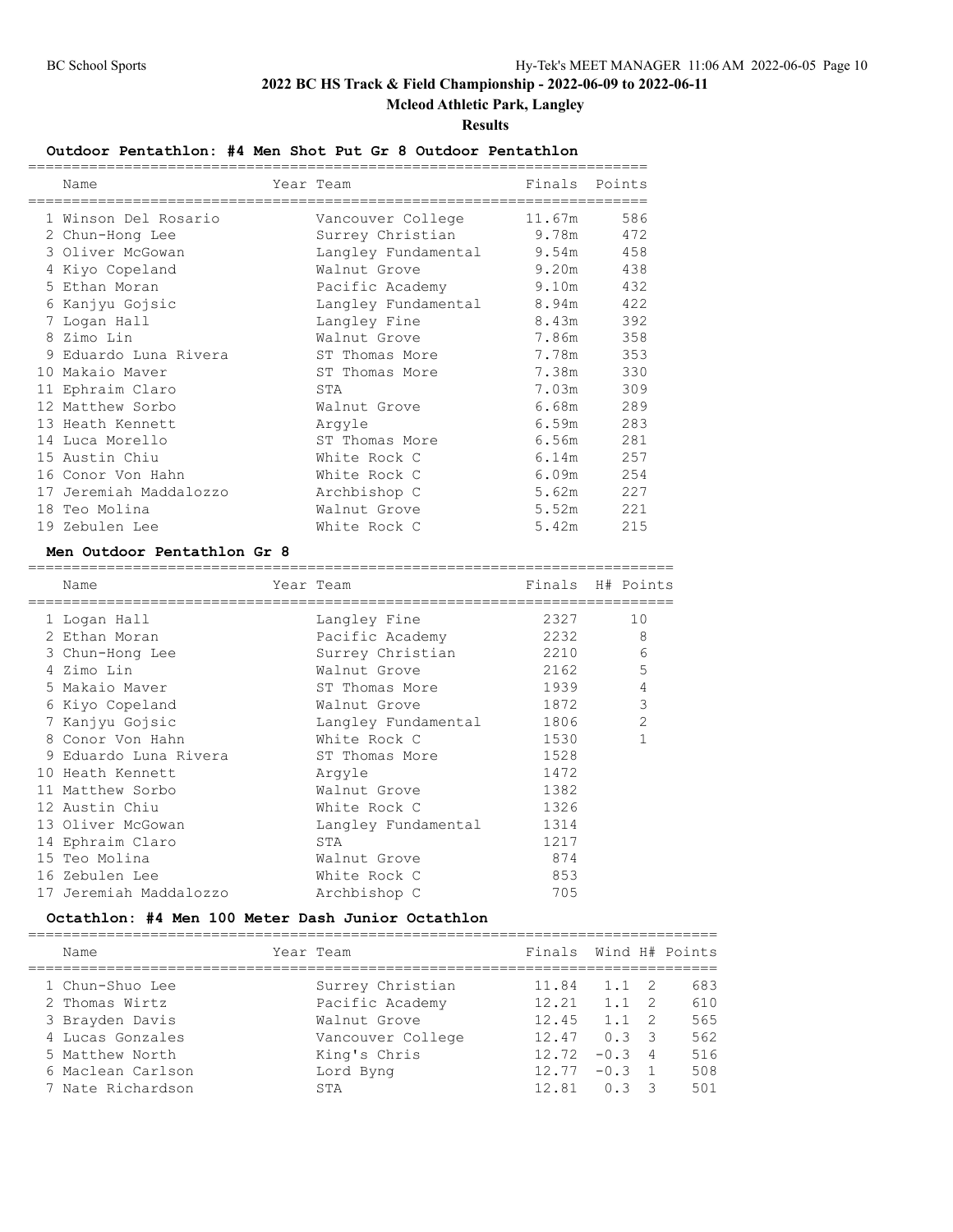**Mcleod Athletic Park, Langley**

#### **Results**

# **....Octathlon: #4 Men 100 Meter Dash Junior Octathlon**

|    | 8 Curtis Busink      | Abbotsford C      | 12.88 | 0.3      | -3             | 488 |
|----|----------------------|-------------------|-------|----------|----------------|-----|
|    | 9 Joel Russell       | Walnut Grove      | 12.97 | 0.3      | 3              | 473 |
| 10 | Luc Primeau          | Vancouver College | 13.00 | $-0.3$   | 4              | 468 |
|    | 11 Silas Schroeder   | King's Chris      | 13.03 | $-0.3$   | 4              | 463 |
|    | 12 Aaron Unger       | King's Chris      | 13.07 | $-0.3$   | 4              | 456 |
|    | 13 Reuben Isak       | White Rock C      | 13.10 | $-0.3$   | 4              | 451 |
|    | 14 Levi Baart        | Abbotsford C      | 13.18 | $-0.3$ 1 |                | 438 |
|    | 15 Nathan Breukelman | Credo Christ      | 13.21 | 1.1      | 2              | 433 |
|    | 16 Jacob Vanderhorst | Credo Christ      | 13.27 | $-0.3$   | $\overline{1}$ | 423 |
|    | 17 Joseph Maddalozzo | Archbishop C      | 13.32 | $-0.3$   | 4              | 415 |
|    | 18 Nathan Hansma     | King's Chris      | 13.38 | 0.3      | -3             | 405 |
|    | 19 Carson Vanoene    | Credo Christ      | 13.52 | 1.1      | 2              | 383 |
|    | 20 Mikah Richmond    | King's Chris      | 13.55 | 0.3      | 3              | 379 |
|    | 21 Lucas Meerstra    | Credo Christ      | 13.58 | $-0.3$   | 4              | 374 |
|    | 22 Daxton Lee        | White Rock C      | 13.66 | 0.3      | 3              | 362 |
|    | 23 Parker Zhang      | Walnut Grove      | 13.68 | 0.3      | 3              | 359 |
|    | 24 Russell Deboer    | Credo Christ      | 14.11 | 1.1      | 2              | 297 |
|    | 25 William Millard   | Handsworth        | 14.26 | 1.1      | 2              | 276 |

### **Octathlon: #5 Men 400 Meter Dash Junior Octathlon**

| Name                 | Year Team         | Finals  |              | H# Points |
|----------------------|-------------------|---------|--------------|-----------|
| 1 Luc Primeau        | Vancouver College | 56.41   | 3            | 543       |
| 2 Brayden Davis      | Walnut Grove      | 56.47   | 3            | 541       |
| 3 Lucas Gonzales     | Vancouver College | 57.20   | 3            | 513       |
| 4 Maclean Carlson    | Lord Byng         | 58.33   | 3            | 472       |
| 5 Nate Richardson    | STA               | 58.34   | 2            | 471       |
| 6 Thomas Wirtz       | Pacific Academy   | 59.12   | 3            | 444       |
| 7 Reuben Isak        | White Rock C      | 59.46   | 2            | 432       |
| 8 Nathan Breukelman  | Credo Christ      | 59.66   | $\mathbf 1$  | 425       |
| 9 Silas Schroeder    | King's Chris      | 59.74   | 3            | 422       |
| 10 Jacob Vanderhorst | Credo Christ      | 1:00.27 | 2            | 404       |
| 11 Matthew North     | King's Chris      | 1:00.41 | 4            | 399       |
| 12 Lucas Meerstra    | Credo Christ      | 1:00.42 | 4            | 399       |
| 13 Curtis Busink     | Abbotsford C      | 1:01.14 | 2            | 375       |
| 14 Levi Baart        | Abbotsford C      | 1:01.16 | 4            | 375       |
| 15 Joseph Maddalozzo | Archbishop C      | 1:01.35 | 3            | 368       |
| 16 Aaron Unger       | King's Chris      | 1:01.50 | 4            | 364       |
| 17 Joel Russell      | Walnut Grove      | 1:01.83 | 2            | 353       |
| 18 Parker Zhang      | Walnut Grove      | 1:02.01 | $\mathbf{1}$ | 347       |
| 19 Chun-Shuo Lee     | Surrey Christian  | 1:02.42 | 2            | 335       |
| 20 Carson Vanoene    | Credo Christ      | 1:02.62 | 3            | 328       |
| 21 Mikah Richmond    | King's Chris      | 1:03.00 | 4            | 317       |
| 22 Nathan Hansma     | King's Chris      | 1:03.45 | $\mathbf{1}$ | 303       |
| 23 Daxton Lee        | White Rock C      | 1:04.89 | 4            | 262       |
| 24 William Millard   | Handsworth        | 1:06.94 | 4            | 208       |
| 25 Russell Deboer    | Credo Christ      | 1:07.89 | 4            | 185       |

==========================================================================

## **Octathlon: #8 Men 1000 Meter Run Junior Octathlon**

| Name            | Year Team    | Finals H# Points |     |     |
|-----------------|--------------|------------------|-----|-----|
| 1 Reuben Isak   | White Rock C | 2:57.79          | - 2 | 686 |
| 2 Brayden Davis | Walnut Grove | 3:00.45          | -2. | 660 |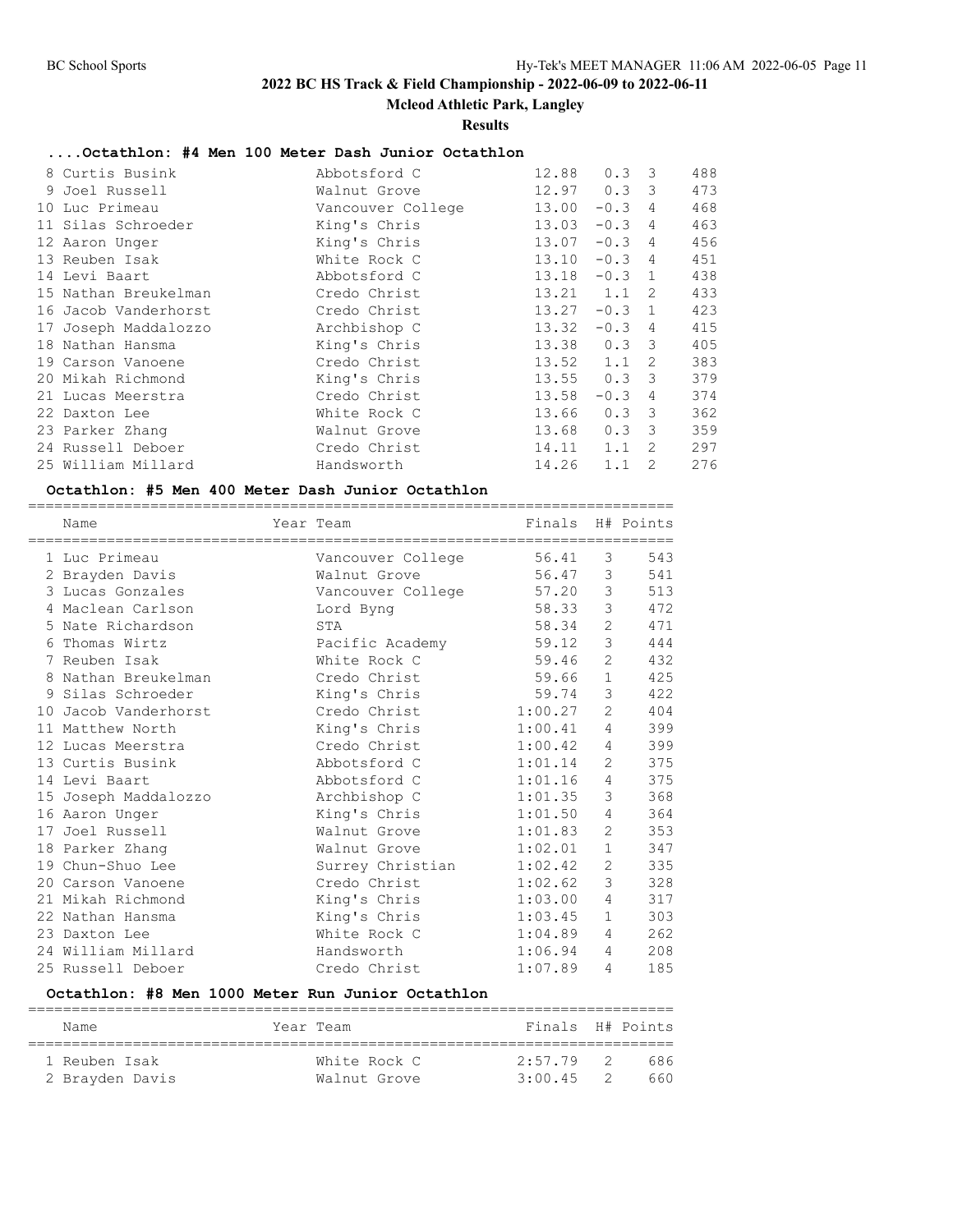**Mcleod Athletic Park, Langley**

**Results**

# **....Octathlon: #8 Men 1000 Meter Run Junior Octathlon**

| 3 Luc Primeau        | Vancouver College | 3:00.95 | 2                     | 655 |
|----------------------|-------------------|---------|-----------------------|-----|
| 4 Nate Richardson    | STA               | 3:01.79 | $\overline{2}$        | 647 |
| 5 Levi Baart         | Abbotsford C      | 3:02.21 | $\overline{2}$        | 643 |
| 6 Parker Zhang       | Walnut Grove      | 3:06.46 | $\mathbf{1}$          | 602 |
| 7 Nathan Breukelman  | Credo Christ      | 3:07.82 | $\mathbf{1}$          | 590 |
| 8 Daxton Lee         | White Rock C      | 3:09.32 | $\mathbf{1}$          | 576 |
| 9 Jacob Vanderhorst  | Credo Christ      | 3:09.86 | $\mathbf{1}$          | 571 |
| 10 Silas Schroeder   | King's Chris      | 3:10.53 | $2^{\circ}$           | 565 |
| 11 Curtis Busink     | Abbotsford C      | 3:10.79 | 2                     | 562 |
| 12 Lucas Meerstra    | Credo Christ      | 3:11.84 | $\mathbf{1}$          | 553 |
| 13 Joseph Maddalozzo | Archbishop C      | 3:12.03 | $\mathbf{1}$          | 551 |
| 14 Maclean Carlson   | Lord Byng         | 3:13.47 | 2                     | 538 |
| 15 Aaron Unger       | King's Chris      | 3:13.56 | 2                     | 538 |
| 16 Matthew North     | King's Chris      | 3:18.66 | 2                     | 493 |
| 17 Lucas Gonzales    | Vancouver College | 3:19.99 | $\mathbf{2}^{\prime}$ | 482 |
| 18 Carson Vanoene    | Credo Christ      | 3:21.70 | $\overline{2}$        | 467 |
| 19 Mikah Richmond    | King's Chris      | 3:23.16 | $\mathbf{1}$          | 455 |
| 20 Thomas Wirtz      | Pacific Academy   | 3:23.26 | $\mathbf{2}^{\prime}$ | 454 |
| 21 Chun-Shuo Lee     | Surrey Christian  | 3:23.59 | $\overline{2}$        | 452 |
| 22 Nathan Hansma     | King's Chris      | 3:27.33 | $\mathbf{1}$          | 422 |
| 23 William Millard   | Handsworth        | 3:27.33 | $\mathbf{1}$          | 422 |
| 24 Joel Russell      | Walnut Grove      | 3:41.30 | $\mathbf{1}$          | 317 |

#### **Octathlon: #3 Men 100 Meter Hurdles Junior Octathlon**

| Name                 | Year Team         | Finals Wind H# Points |     |   |     |
|----------------------|-------------------|-----------------------|-----|---|-----|
| 1 Maclean Carlson    |                   | 15.29                 | 1.2 | 2 | 677 |
| 2 Thomas Wirtz       | Lord Byng         | 15.92                 | 2.0 | 4 | 606 |
|                      | Pacific Academy   |                       |     |   | 564 |
| 3 Matthew North      | King's Chris      | 16.31                 | 2.0 | 4 |     |
| 4 Chun-Shuo Lee      | Surrey Christian  | 16.31                 | 2.0 | 4 | 564 |
| 5 Lucas Gonzales     | Vancouver College | 16.35                 | 1.1 | 1 | 559 |
| 6 Silas Schroeder    | King's Chris      | 17.05                 | 1.2 | 2 | 487 |
| 7 Aaron Unger        | King's Chris      | 17.32                 | 2.0 | 4 | 460 |
| 8 Carson Vanoene     | Credo Christ      | 17.37                 | 1.2 | 3 | 456 |
| 9 Luc Primeau        | Vancouver College | 17.82                 | 2.0 | 4 | 413 |
| 10 Levi Baart        | Abbotsford C      | 18.19                 | 1.2 | 2 | 379 |
| 11 Nate Richardson   | STA               | 18.28                 | 1.2 | 2 | 371 |
| 12 Reuben Isak       | White Rock C      | 18.46                 | 1.2 | 2 | 355 |
| 13 Mikah Richmond    | King's Chris      | 18.61                 | 2.0 | 4 | 343 |
| 14 Daxton Lee        | White Rock C      | 18.73                 | 1.1 | 1 | 332 |
| 15 Brayden Davis     | Walnut Grove      | 18.98                 | 1.2 | 3 | 312 |
| 16 William Millard   | Handsworth        | 19.03                 | 1.2 | 3 | 308 |
| 17 Curtis Busink     | Abbotsford C      | 19.34                 | 1.2 | 3 | 283 |
| 18 Jacob Vanderhorst | Credo Christ      | 19.92                 | 1.1 | 1 | 239 |
| 19 Joseph Maddalozzo | Archbishop C      | 20.00                 | 2.0 | 4 | 234 |
| 20 Joel Russell      | Walnut Grove      | 20.03                 | 1.2 | 3 | 231 |
| 21 Nathan Breukelman | Credo Christ      | 20.57                 | 1.2 | 3 | 194 |
| 22 Lucas Meerstra    | Credo Christ      | 20.72                 | 1.2 | 3 | 185 |
| 23 Nathan Hansma     | King's Chris      | 21.10                 | 1.2 | 2 | 161 |
| 24 Parker Zhang      | Walnut Grove      | 23.82                 | 2.0 | 4 | 36  |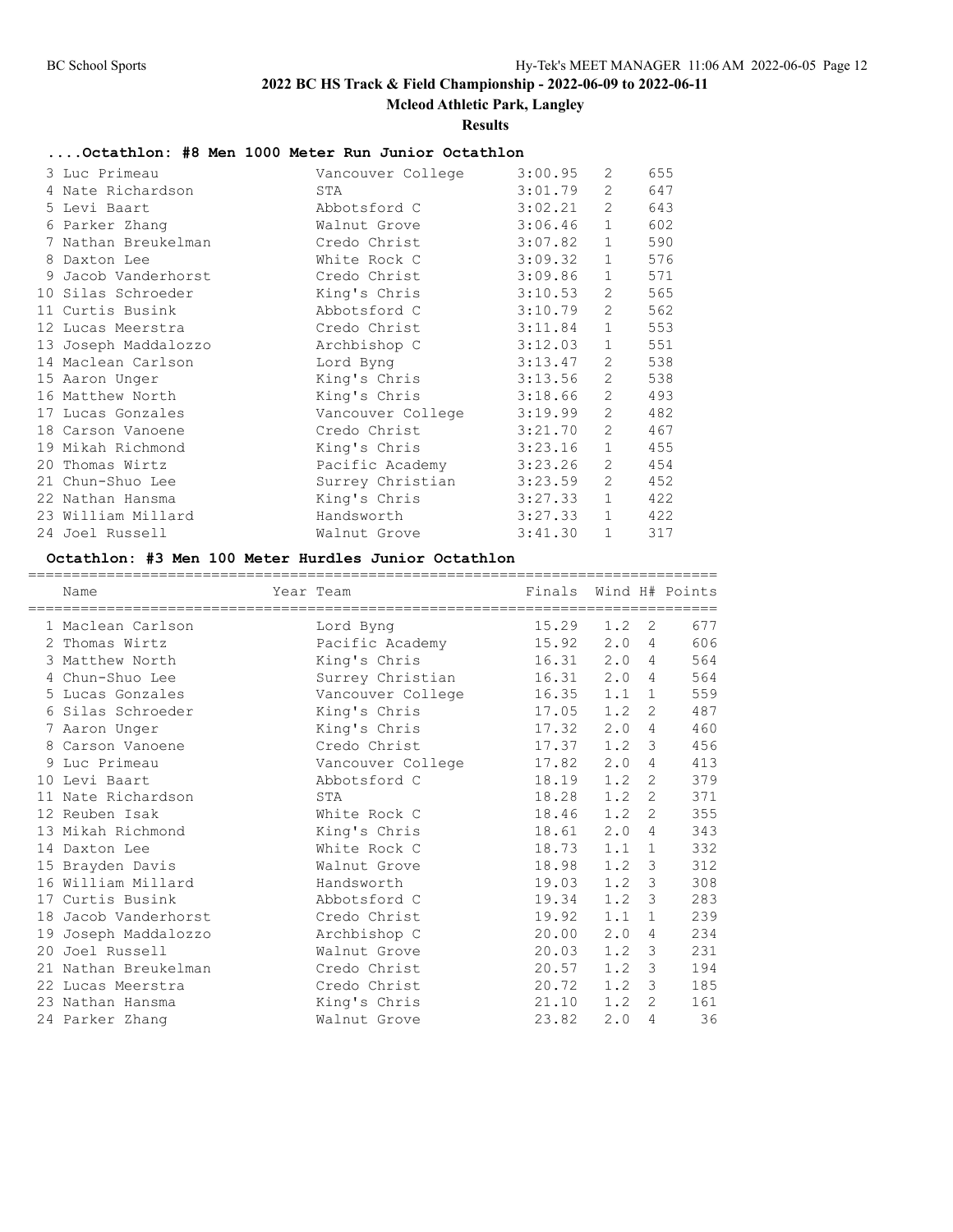**Mcleod Athletic Park, Langley**

**Results**

#### **Octathlon: #1 Men High Jump Junior Octathlon**

|   | Name                 | Year Team         | Finals |                       | H# Points                             |
|---|----------------------|-------------------|--------|-----------------------|---------------------------------------|
|   |                      |                   |        |                       |                                       |
|   | 1 Chun-Shuo Lee      | Surrey Christian  | 1.81m  | 2                     | 636                                   |
|   | 2 Lucas Gonzales     | Vancouver College | 1.60m  |                       | $2 \left( \frac{1}{2} \right)$<br>464 |
|   | 2 Joel Russell       | Walnut Grove      | 1.60m  |                       | $2 \left( \frac{1}{2} \right)$<br>464 |
|   | 2 Maclean Carlson    | Lord Byng         | 1.60m  |                       | $2 \left( \frac{1}{2} \right)$<br>464 |
| 5 | Carson Vanoene       | Credo Christ      | 1.57m  |                       | $2 \left( \frac{1}{2} \right)$<br>441 |
| 6 | Thomas Wirtz         | Pacific Academy   | 1.54m  |                       | 419<br>$1 \quad \blacksquare$         |
| 6 | Luc Primeau          | Vancouver College | 1.54m  | $\mathbf{1}$          | 419                                   |
| 6 | Matthew North        | King's Chris      | 1.54m  |                       | $2^{\circ}$<br>419                    |
| 9 | Nate Richardson      | STA               | 1.48m  | 2                     | 374                                   |
|   | 9 Reuben Isak        | White Rock C      | 1.48m  | $\mathbf 1$           | 374                                   |
|   | 9 Lucas Meerstra     | Credo Christ      | 1.48m  | $\mathbf{1}$          | 374                                   |
| 9 | Silas Schroeder      | King's Chris      | 1.48m  | 2                     | 374                                   |
|   | 13 Curtis Busink     | Abbotsford C      | 1.45m  | $\mathbf{1}$          | 352                                   |
|   | 13 Jacob Vanderhorst | Credo Christ      | 1.45m  | 2                     | 352                                   |
|   | 15 Levi Baart        | Abbotsford C      | 1.42m  | 2                     | 331                                   |
|   | 16 Brayden Davis     | Walnut Grove      | 1.39m  | $\mathbf{2}^{\prime}$ | 310                                   |
|   | 16 Joseph Maddalozzo | Archbishop C      | 1.39m  | $\overline{2}$        | 310                                   |
|   | 16 Daxton Lee        | White Rock C      | 1.39m  | $\mathbf{1}$          | 310                                   |
|   | 16 Nathan Hansma     | King's Chris      | 1.39m  | $\mathbf 1$           | 310                                   |
|   | 16 Aaron Unger       | King's Chris      | 1.39m  | $\mathbf{1}$          | 310                                   |
|   | 16 Nathan Breukelman | Credo Christ      | 1.39m  | $\mathbf{1}$          | 310                                   |
|   | 22 Mikah Richmond    | King's Chris      | 1.36m  | 2                     | 290                                   |
|   | 23 William Millard   | Handsworth        | 1.33m  | $\mathbf{1}$          | 270                                   |
|   | 24 Parker Zhang      | Walnut Grove      | 1.30m  | 2                     | 250                                   |

#### **Octathlon: #2 Men Long Jump Junior Octathlon**

=============================================================================== Name **Name** Year Team Finals Wind H# Points =============================================================================== 1 Thomas Wirtz Pacific Academy 5.88m +0.0 1 561 2 Chun-Shuo Lee Surrey Christian 5.37m +0.0 2 455 3 Reuben Isak White Rock C 5.33m 1.8 2 447 4 Maclean Carlson Lord Byng 5.27m 1.0 2 435 5 Jacob Vanderhorst Credo Christ 5.07m 1.0 2 396 6 Matthew North King's Chris 5.00m +0.0 2 382 7 Silas Schroeder King's Chris 4.88m -0.8 1 360 8 Luc Primeau Vancouver College 4.83m 0.5 2 350 9 Lucas Gonzales Vancouver College 4.81m -0.3 2 346 10 Brayden Davis Walnut Grove 4.80m +0.0 2 345 11 Joseph Maddalozzo Archbishop C 4.76m 0.5 2 337 12 Mikah Richmond King's Chris 4.75m 1.1 2 335 12 Carson Vanoene Credo Christ 4.75m +0.0 1 335 14 William Millard Handsworth 4.59m +0.0 2 306 15 Curtis Busink Abbotsford C 4.51m -0.1 1 292 16 Nathan Breukelman Credo Christ 4.46m +0.0 2 283 17 Lucas Meerstra Credo Christ 4.34m 0.2 2 262 18 Joel Russell Walnut Grove 4.32m -0.1 1 259 19 Levi Baart Abbotsford C 4.29m +0.0 1 254 20 Nathan Hansma King's Chris 4.05m 1.3 2 214 21 Daxton Lee White Rock C 3.96m -0.2 1 199 21 Parker Zhang Walnut Grove 3.96m -0.9 1 199 23 Russell Deboer Credo Christ 3.95m -0.5 1 198 24 Aaron Unger King's Chris 3.86m +0.0 2 184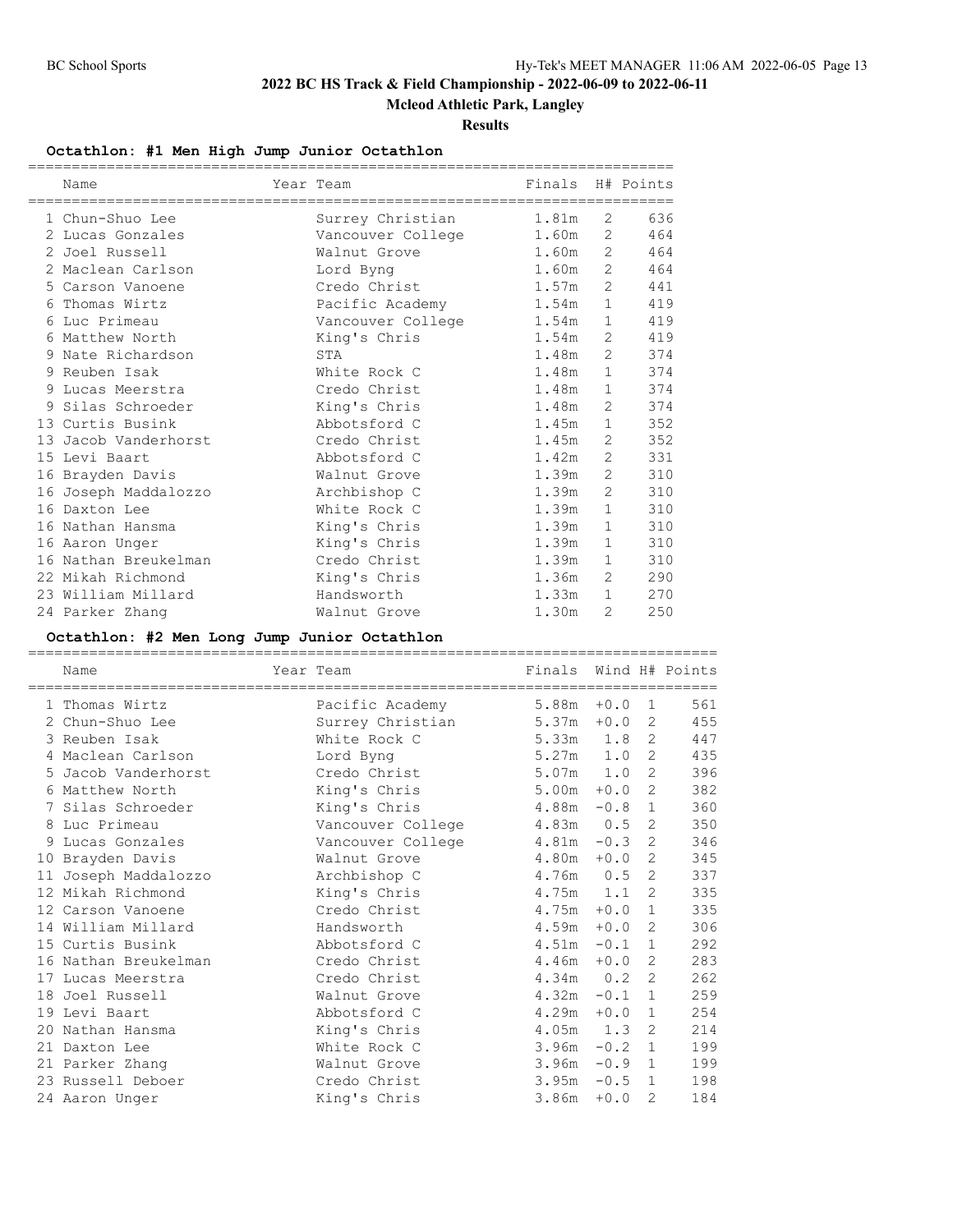# **Mcleod Athletic Park, Langley**

### **Results**

# **....Octathlon: #2 Men Long Jump Junior Octathlon**

```
25 Nate Richardson STA STA 3.83m -0.2 1 179
```
### **Octathlon: #6 Men Shot Put Junior Octathlon**

|    | Name                 | Year Team         | Finals |                       | H# Points |
|----|----------------------|-------------------|--------|-----------------------|-----------|
|    | 1 Russell Deboer     | Credo Christ      | 9.96m  | 2                     | 483       |
|    | 2 Curtis Busink      | Abbotsford C      | 9.74m  | 2                     | 470       |
|    | 3 Lucas Gonzales     | Vancouver College | 9.56m  | $\mathbf{1}$          | 459       |
|    | 4 Chun-Shuo Lee      | Surrey Christian  | 9.46m  | 2                     | 453       |
|    | 5 Maclean Carlson    | Lord Byng         | 9.24m  | $\mathbf{1}$          | 440       |
| 6  | Silas Schroeder      | King's Chris      | 9.04m  | 2                     | 428       |
| 7  | Thomas Wirtz         | Pacific Academy   | 9.02m  | $\overline{2}$        | 427       |
| 8  | Matthew North        | King's Chris      | 8.85m  | $\overline{2}$        | 417       |
| 9  | Luc Primeau          | Vancouver College | 8.64m  | 2                     | 404       |
|    | 10 Nate Richardson   | STA               | 7.60m  | $\mathbf{1}$          | 343       |
|    | 11 Nathan Hansma     | King's Chris      | 7.37m  | $\overline{2}$        | 329       |
|    | 12 Mikah Richmond    | King's Chris      | 6.83m  | $\mathbf{1}$          | 297       |
|    | 12 Levi Baart        | Abbotsford C      | 6.83m  | $\overline{2}$        | 297       |
|    | 14 Carson Vanoene    | Credo Christ      | 6.75m  | $\overline{2}$        | 293       |
| 15 | Aaron Unger          | King's Chris      | 6.68m  | $\mathfrak{D}$        | 289       |
|    | 16 Nathan Breukelman | Credo Christ      | 6.66m  | $\mathbf{1}$          | 287       |
|    | 17 Brayden Davis     | Walnut Grove      | 6.65m  | $\mathbf{2}^{\prime}$ | 287       |
| 18 | Jacob Vanderhorst    | Credo Christ      | 6.43m  | $\mathbf{1}$          | 274       |
|    | 19 Reuben Isak       | White Rock C      | 6.42m  | 2                     | 273       |
|    | 20 William Millard   | Handsworth        | 6.40m  | $\mathbf{1}$          | 272       |
| 21 | Joseph Maddalozzo    | Archbishop C      | 6.04m  | $\mathfrak{D}$        | 251       |
|    | 22 Joel Russell      | Walnut Grove      | 6.02m  | 2                     | 250       |
|    | 23 Parker Zhang      | Walnut Grove      | 6.01m  | 2                     | 249       |
|    | 24 Lucas Meerstra    | Credo Christ      | 5.85m  | $\mathbf{1}$          | 240       |
|    | 25 Daxton Lee        | White Rock C      | 5.53m  | $\mathbf{1}$          | 222       |

### **Octathlon: #7 Men Javelin Throw Junior Octathlon**

| Name                 | Year Team         | Finals |                | H# Points |
|----------------------|-------------------|--------|----------------|-----------|
| 1 Matthew North      | King's Chris      | 42.80m | 1              | 483       |
| 2 Chun-Shuo Lee      | Surrey Christian  | 39.95m | 1              | 441       |
| 3 Silas Schroeder    | King's Chris      | 36.02m | 2              | 385       |
| 4 Nathan Hansma      | King's Chris      | 35.01m | $\mathbf{1}$   | 370       |
| 5 Mikah Richmond     | King's Chris      | 34.43m | $\mathbf{1}$   | 362       |
| 6 Thomas Wirtz       | Pacific Academy   | 33.35m | 2              | 347       |
| 7 Levi Baart         | Abbotsford C      | 29.89m | 2              | 298       |
| 8 Luc Primeau        | Vancouver College | 29.62m | 1              | 294       |
| 9 Nathan Breukelman  | Credo Christ      | 28.79m | $\mathfrak{L}$ | 282       |
| 10 Aaron Unger       | King's Chris      | 27.51m | 2              | 264       |
| 11 William Millard   | Handsworth        | 25.85m | $\mathbf{1}$   | 241       |
| 12 Lucas Gonzales    | Vancouver College | 25.35m | $\overline{2}$ | 234       |
| 13 Curtis Busink     | Abbotsford C      | 24.86m | $\mathfrak{L}$ | 228       |
| 14 Nate Richardson   | STA               | 22.76m | $\mathbf{1}$   | 199       |
| 15 Jacob Vanderhorst | Credo Christ      | 22.22m | 2              | 191       |
| 16 Maclean Carlson   | Lord Byng         | 20.60m | 2              | 169       |
| 17 Reuben Isak       | White Rock C      | 20.25m | $\mathbf{1}$   | 165       |
| 18 Carson Vanoene    | Credo Christ      | 19.47m | $\mathbf{1}$   | 154       |
| 19 Joel Russell      | Walnut Grove      | 19.40m | 1              | 153       |

==========================================================================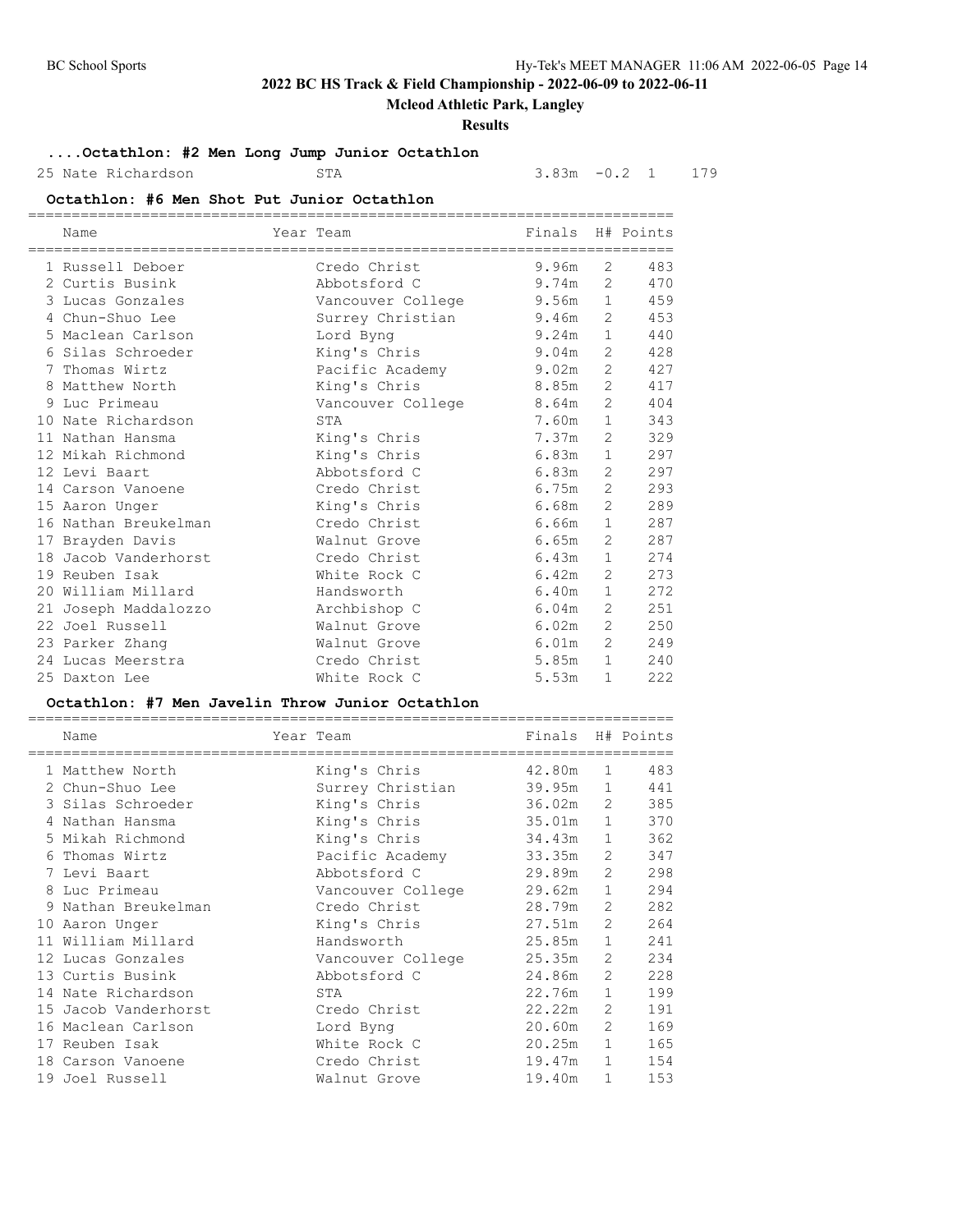**Mcleod Athletic Park, Langley**

**Results**

# **....Octathlon: #7 Men Javelin Throw Junior Octathlon**

| 20 Joseph Maddalozzo | Archbishop C | 16.31m 2 112 |     |     |
|----------------------|--------------|--------------|-----|-----|
| 21 Parker Zhang      | Walnut Grove | 15.89m       | - 2 | 107 |
| 22 Brayden Davis     | Walnut Grove | 15.49m 1     |     | 102 |
| 23 Lucas Meerstra    | Credo Christ | $13.53m$ 2   |     | 76  |
| 24 Daxton Lee        | White Rock C | $12.93m$ 2   |     | 69  |

#### **Men Octathlon Junior**

| Name                              | Year Team                 | Finals H# Points |                |
|-----------------------------------|---------------------------|------------------|----------------|
| 1 Chun-Shuo Lee                   | Surrey Christian 519 4019 |                  | 10             |
| 2 Thomas Wirtz                    | Pacific Academy 3868      |                  | 8              |
| 3 Maclean Carlson                 | 3703<br>Lord Byng         |                  | 6              |
| 4 Matthew North                   |                           |                  | 5              |
| 5 Lucas Gonzales                  | Vancouver College 3619    |                  | 4              |
| 6 Luc Primeau                     | Vancouver College 3546    |                  | $\mathcal{S}$  |
| 7 Silas Schroeder                 | King's Chris              | 3484             | $\overline{2}$ |
| 8 Reuben Isak                     | White Rock C              | 3183             | $\mathbf{1}$   |
| 9 Brayden Davis                   | Walnut Grove              | 3122             |                |
| 10 Nate Richardson                | STA                       | 3085             |                |
| 11 Curtis Busink                  | Abbotsford C              | 3050             |                |
| 12 Levi Baart                     | Abbotsford C              | 3015             |                |
| 13 Aaron Unger                    | King's Chris              | 2865             |                |
| 14 Carson Vanoene                 | Credo Christ              | 2857             |                |
| 15 Jacob Vanderhorst              | Credo Christ              | 2850             |                |
| 16 Nathan Breukelman              | Credo Christ              | 2804             |                |
| 17 Mikah Richmond                 | King's Chris              | 2778             |                |
| 18 Joseph Maddalozzo Archbishop C |                           | 2578             |                |
| 19 Nathan Hansma                  | King's Chris              | 2514             |                |
| 20 Joel Russell                   | Walnut Grove              | 2500             |                |
| 21 Lucas Meerstra                 | Credo Christ              | 2463             |                |
| 22 Daxton Lee                     | White Rock C              | 2332             |                |
| 23 William Millard                | Handsworth                | 2303             |                |
| 24 Parker Zhang                   | Walnut Grove              | 2149             |                |
|                                   |                           |                  |                |

## **Decathlon: #4 Men 100 Meter Dash Senior Decathlon**

| Name                   |                     | Finals    |     |                |                |
|------------------------|---------------------|-----------|-----|----------------|----------------|
| 1 Nate Paris           | Nanaimo District    | 10.58     | 2.1 | $\overline{1}$ | 956            |
| 2 Aidan Turner         | South Delta School  | 10.88     | 2.1 |                | 888            |
| 3 Justin Warkentin     | Langley Fundamental | 12.11     | 2.1 |                | 629            |
| 4 Mackenzie Oosterhoff | Credo Christ        | 12.29     | 2.1 |                | 595            |
| 5 Dominic Maddalozzo   | Archbishop C        | 12.31     | 0.3 | $\mathcal{P}$  | 591            |
| 6 Connor Turnbull      | Maple Ridge         | 12.43     | 0.3 | $\mathcal{L}$  | 569            |
| 7 Luke Kim             | Credo Christ        | 12.52     | 0.3 | $\mathcal{P}$  | 552            |
| 8 Joel De Hoog         | King's Chris        | 12.54     | 0.3 | $\mathcal{L}$  | 549            |
| 9 Campbell Sayers      | Mission Secondary   | 13.22     | 2.1 |                | 431            |
| Jabin Zuidhof          | King's Chris        | 13.70     | 0.3 |                | 356            |
|                        |                     | Year Team |     |                | Wind H# Points |

## **Decathlon: #5 Men 400 Meter Dash Senior Decathlon**

| Name         | Year Team        | Finals H# Points |     |
|--------------|------------------|------------------|-----|
| 1 Nate Paris | Nanaimo District | 49.66 2          | 830 |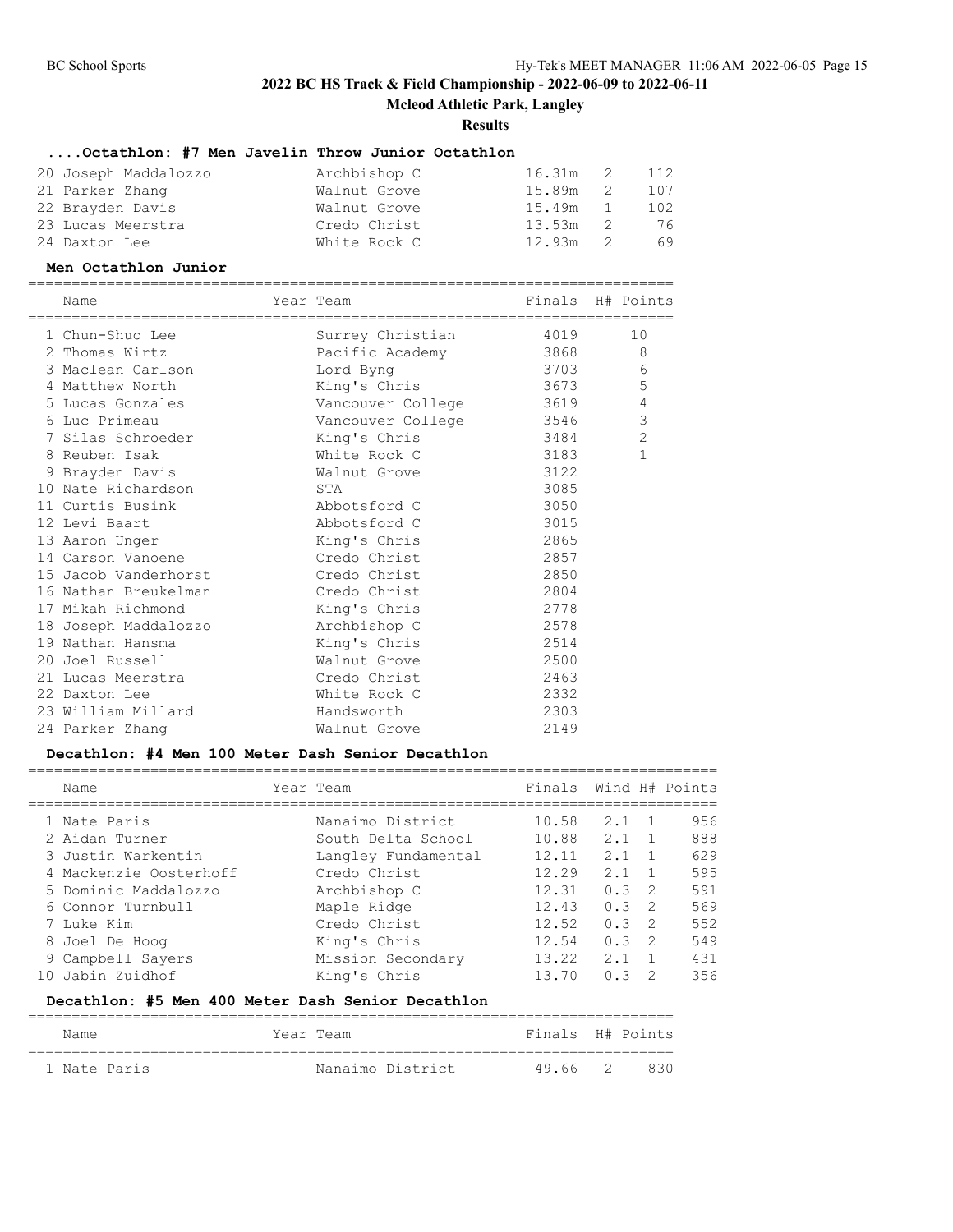## **Mcleod Athletic Park, Langley**

**Results**

# **....Decathlon: #5 Men 400 Meter Dash Senior Decathlon**

| 2 Aidan Turner         | South Delta School  | 52.15 | -2  | 718 |
|------------------------|---------------------|-------|-----|-----|
| 3 Connor Turnbull      | Maple Ridge         | 55.90 | -2  | 563 |
| 4 Dominic Maddalozzo   | Archbishop C        | 56.19 | 1   | 552 |
| 5 Mackenzie Oosterhoff | Credo Christ        | 57.08 | -2. | 518 |
| 6 Justin Warkentin     | Langley Fundamental | 57.62 | 1   | 498 |
| 7 Luke Kim             | Credo Christ        | 58.64 | -2. | 461 |
| 8 Joel De Hoog         | King's Chris        | 58.76 | -2. | 456 |
| 9 Jabin Zuidhof        | King's Chris        | 59.72 |     | 423 |

# **Decathlon: #10 Men 1500 Meter Run Senior Decathlon**

|  | Name                   | Year Team           |         | Finals Points |
|--|------------------------|---------------------|---------|---------------|
|  | 1 Jabin Zuidhof        | King's Chris        | 4:53.81 | 596           |
|  | 2 Connor Turnbull      | Maple Ridge         | 5:06.78 | 521           |
|  | 3 Dominic Maddalozzo   | Archbishop C        | 5:07.00 | 520           |
|  | 4 Aidan Turner         | South Delta School  | 5:11.96 | 493           |
|  | 5 Nate Paris           | Nanaimo District    | 5:12.13 | 492           |
|  | 6 Mackenzie Oosterhoff | Credo Christ        | 5:18.90 | 456           |
|  | 7 Justin Warkentin     | Langley Fundamental | 5:26.03 | 419           |
|  | 8 Joel De Hoog         | King's Chris        | 5:26.31 | 418           |
|  | 9 Luke Kim             | Credo Christ        | 5:29.17 | 403           |
|  |                        |                     |         |               |

## **Decathlon: #3 Men 110 Meter Hurdles Senior Decathlon**

| Name                   | Year Team           | Finals |               |                | Wind H# Points |
|------------------------|---------------------|--------|---------------|----------------|----------------|
| 1 Nate Paris           | Nanaimo District    | 13.79  | $1.3 \quad 2$ |                | 1002           |
| 2 Aidan Turner         | South Delta School  | 14.80  | 1.5           |                | 874            |
| 3 Justin Warkentin     | Langley Fundamental | 16.84  | 1.3           | - 2            | 641            |
| 4 Joel De Hoog         | King's Chris        | 17.53  | 1.3           | $\overline{2}$ | 570            |
| 5 Mackenzie Oosterhoff | Credo Christ        | 17.63  | 1.5           |                | 560            |
| 6 Dominic Maddalozzo   | Archbishop C        | 18.05  | 1.5           | $\overline{1}$ | 519            |
| 7 Luke Kim             | Credo Christ        | 19.62  | 1.3           | $\overline{2}$ | 380            |
| 8 Jabin Zuidhof        | King's Chris        | 19.75  | 1.3           | $\mathcal{P}$  | 369            |
| 9 Connor Turnbull      | Maple Ridge         | 21.82  | 13            |                | 220            |

## **Decathlon: #1 Men High Jump Senior Decathlon**

| Name                   | Year Team           | Finals Points |     |
|------------------------|---------------------|---------------|-----|
|                        |                     |               |     |
| 1 Nate Paris           | Nanaimo District    | 2.00m         | 803 |
| 2 Aidan Turner         | South Delta School  | 1.76m         | 593 |
| 3 Dominic Maddalozzo   | Archbishop C        | 1.61m         | 472 |
| 4 Justin Warkentin     | Langley Fundamental | 1.55m         | 426 |
| 5 Mackenzie Oosterhoff | Credo Christ        | 1.52m         | 404 |
| 6 Campbell Sayers      | Mission Secondary   | 1.49m         | 381 |
| 7 Connor Turnbull      | Maple Ridge         | 1.46m         | 360 |
| 7 Jabin Zuidhof        | King's Chris        | 1.46m         | 360 |
| 9 Joel De Hoog         | King's Chris        | 1.40m         | 317 |
| -- Luke Kim            | Credo Christ        | NΗ            |     |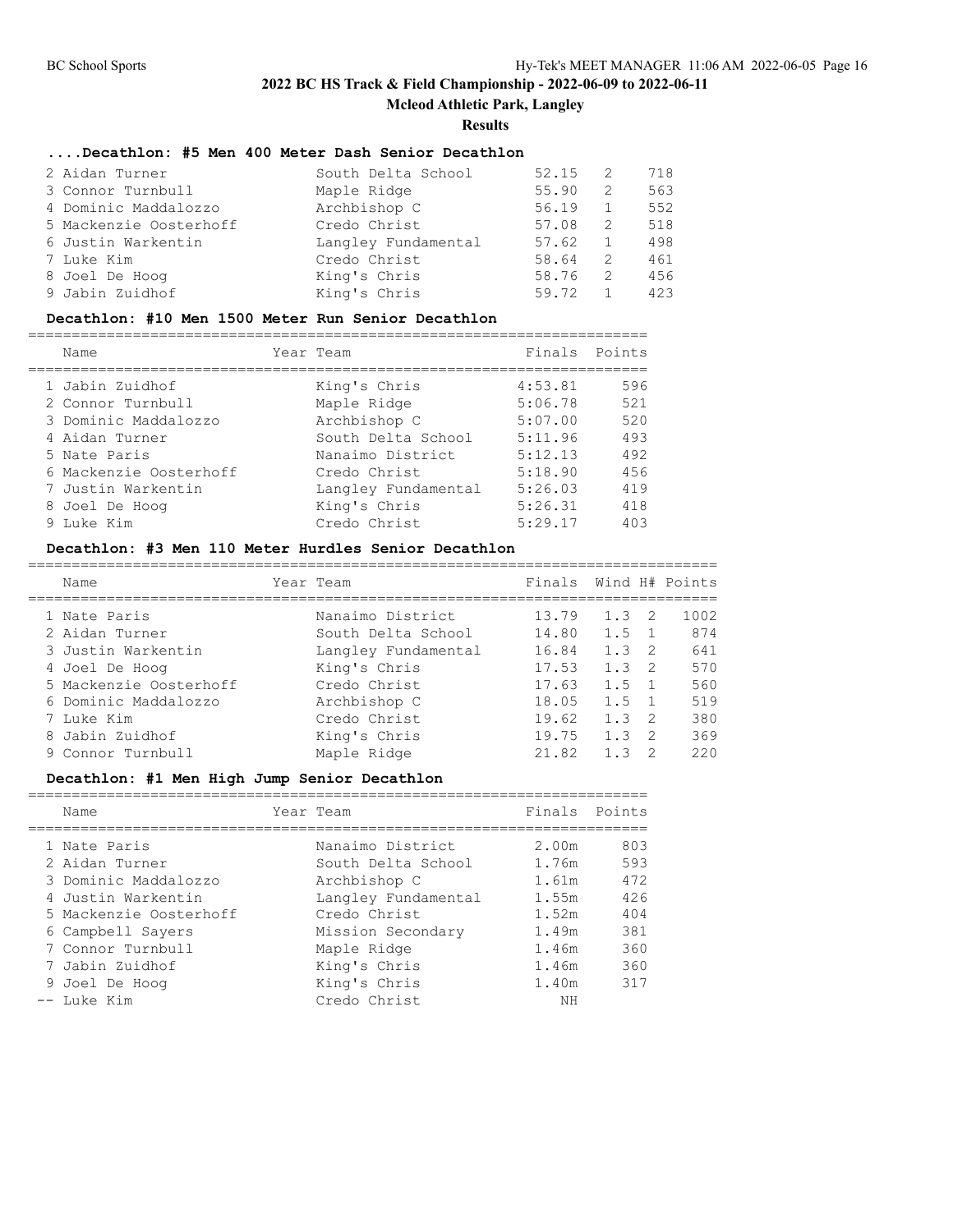**Mcleod Athletic Park, Langley**

#### **Results**

#### **Decathlon: #9 Men Pole Vault Senior Decathlon**

|   | Name                   | Year Team           | Finals Points |     |
|---|------------------------|---------------------|---------------|-----|
|   | 1 Aidan Turner         | South Delta School  | 4.81m         | 852 |
|   | 2 Nate Paris           | Nanaimo District    | 3.81m         | 565 |
|   | 3 Jabin Zuidhof        | King's Chris        | 2.61m         | 266 |
|   | 4 Connor Turnbull      | Maple Ridge         | 2.51m         | 244 |
|   | 4 Joel De Hoog         | King's Chris        | 2.51m         | 244 |
|   | 6 Mackenzie Oosterhoff | Credo Christ        | 2.41m         | 222 |
|   | 6 Justin Warkentin     | Langley Fundamental | 2.41m         | 222 |
| 8 | Luke Kim               | Credo Christ        | 2.31m         | 201 |
|   | 8 Dominic Maddalozzo   | Archbishop C        | 2.31m         | 201 |

#### **Decathlon: #2 Men Long Jump Senior Decathlon**

===============================================================================

| Name                   | Year Team           | Finals Wind H# Points |        |     |     |
|------------------------|---------------------|-----------------------|--------|-----|-----|
| 1 Nate Paris           | Nanaimo District    | 6.95m                 | $-0.1$ | - 2 | 802 |
| 2 Aidan Turner         | South Delta School  | $6.43m -1.1$          |        | - 2 | 682 |
| 3 Dominic Maddalozzo   | Archbishop C        | 5.43m                 | $-0.8$ | - 2 | 467 |
| 4 Justin Warkentin     | Langley Fundamental | 5.33m                 | $-0.7$ |     | 447 |
| 5 Mackenzie Oosterhoff | Credo Christ        | 5.07m                 | $-0.5$ | - 2 | 396 |
| 6 Campbell Sayers      | Mission Secondary   | 5.02m                 | NWI    | -2  | 386 |
| 7 Joel De Hoog         | King's Chris        | 4.89m                 | $+0.0$ | -2  | 361 |
| 8 Luke Kim             | Credo Christ        | 4.74m                 | $+0.0$ | -2  | 333 |
| 9 Jabin Zuidhof        | King's Chris        | 4.70m                 | $-0.2$ |     | 326 |
| 10 Connor Turnbull     | Maple Ridge         | 4.58m                 | $+0.0$ |     | 304 |

### **Decathlon: #6 Men Shot Put Senior Decathlon**

| Name                   | Year Team           | Finals Points |     |
|------------------------|---------------------|---------------|-----|
|                        |                     |               |     |
| 1 Aidan Turner         | South Delta School  | 12.65m        | 646 |
| 2 Nate Paris           | Nanaimo District    | 11.39m        | 569 |
| 3 Justin Warkentin     | Langley Fundamental | 10.37m        | 508 |
| 4 Connor Turnbull      | Maple Ridge         | 9.51m         | 456 |
| 5 Joel De Hoog         | King's Chris        | 9.36m         | 447 |
| 6 Mackenzie Oosterhoff | Credo Christ        | 8.54m         | 398 |
| 7 Luke Kim             | Credo Christ        | 7.81m         | 355 |
| 8 Dominic Maddalozzo   | Archbishop C        | 7.78m         | 353 |
| 9 Jabin Zuidhof        | King's Chris        | 7.26m         | 323 |
| 10 Campbell Savers     | Mission Secondary   | 6.94m         | 304 |

### **Decathlon: #8 Men Discus Throw Senior Decathlon**

|  | Name                   | Year Team           |        | Finals Points |
|--|------------------------|---------------------|--------|---------------|
|  | 1 Aidan Turner         | South Delta School  | 33.81m | 540           |
|  | 2 Nate Paris           | Nanaimo District    | 31.84m | 501           |
|  | 3 Justin Warkentin     | Langley Fundamental | 28.27m | 431           |
|  | 4 Joel De Hoog         | King's Chris        | 22.16m | 313           |
|  | 5 Connor Turnbull      | Maple Ridge         | 21.39m | 298           |
|  | 6 Dominic Maddalozzo   | Archbishop C        | 19.75m | 267           |
|  | 7 Mackenzie Oosterhoff | Credo Christ        | 17.72m | 230           |
|  | 8 Jabin Zuidhof        | King's Chris        | 16.51m | 207           |
|  | 9 Luke Kim             | Credo Christ        | 15.11m | 182           |
|  |                        |                     |        |               |